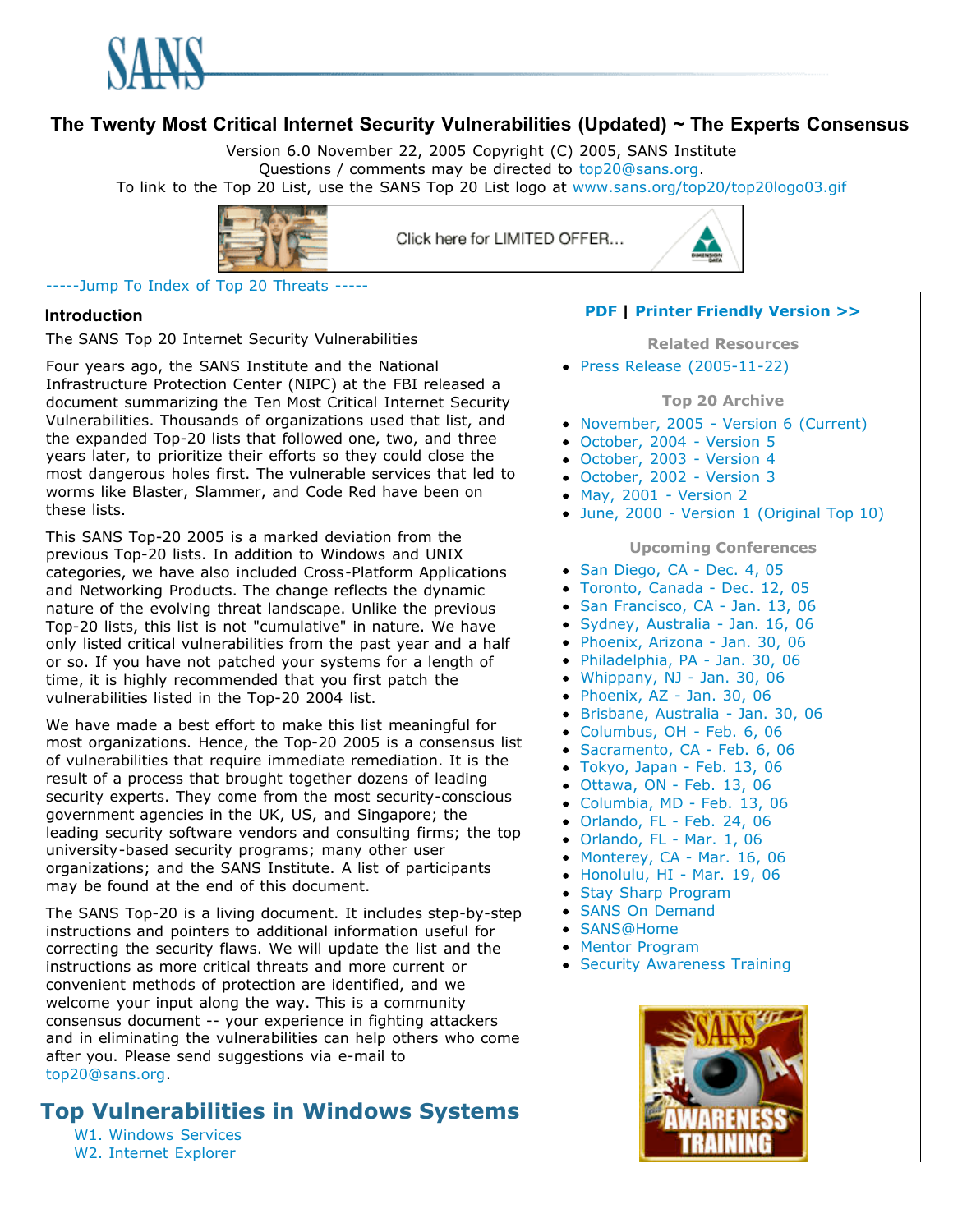W3. Windows Libraries W4. Microsoft Office and Outlook Express W5. Windows Configuration Weaknesses

# **Top Vulnerabilities in Cross-Platform**

# **Applications** Etware

- C2. Anti-virus Software
- C3. PHP-based Applications
- C4. Database Software
- C5. File Sharing Applications
- C6. DNS Software
- C7. Media Players
- C8. Instant Messaging Applications
- C9. Mozilla and Firefox Browsers
- C10. Other Cross-platform Applications

# **Top Vulnerabilities in UNIX Systems**

- U1. UNIX Configuration Weaknesses
- U2. Mac OS X

# **Top Vulnerabilities in Networking Products**

- N1. Cisco IOS and non-IOS Products
- N2. Juniper, CheckPoint and Symantec Products
- N3. Cisco Devices Configuration Weaknesses

# **Top Vulnerabilities in Windows Systems**

# **W1. Windows Services**

# **W1.1 Description**

The family of Windows Operating systems supports a wide variety of services, networking methods and technologies. Many of these components are implemented as Service Control Programs (SCP) under the control of Service Control Manager (SCM), which runs as Services.exe. Vulnerabilities in these services that implement these Operating System functionalities are one of the most common avenues for exploitation.

Remotely exploitable buffer overflow vulnerabilities continue to be the number one issue that affects Windows services. Several of the core system services provide remote interfaces to client components through Remote Procedure Calls (RPC). They are mostly exposed through named pipe endpoints accessible through the Common Internet File System (CIFS) protocol, well known TCP/UDP ports and in certain cases ephemeral TCP/UDP ports. Windows also contains several services which implement network interfaces based on a variety of other protocols, including several Internet standards such as SMTP, NNTP etc. Many of these services can be exploited via anonymous sessions (i.e. sessions with null username and password) to execute arbitrary code with "SYSTEM" privileges.

Earlier versions of the operating system, especially Windows NT and Windows 2000, enabled many of these services by default for better out of the box experience. These non essential services increase the exploit surface significantly.

The critical vulnerabilities were reported in the following Windows Services within the past year:

- MSDTC and COM+ Service (MS05-051)
- Print Spooler Service (MS05-043)
- Plug and Play Service (MS05-047, MS05-039)
- Server Message Block Service (MS05-027, MS05-011)
- Exchange SMTP Service (MS05-021)
- Message Queuing Service (MS05-017)
- License Logging Service (MS05-010)
- WINS Service (MS04-045)
- NNTP Service (MS04-036)
- NetDDE Service (MS04-031)
- Task Scheduler (MS04-022)

Exploit code is available for most of these vulnerabilities and has been seen in the wild. Zotob worm and its variants exploited the buffer overflow in Plug and Play service. Note that the patches MS05-047 and MS05-027 replace MS05-039 and MS05-011 respectively.

**Top 20 List v6 Update Log**

No Updates At This Time

### **Top 20 Translations**

Contact top20@sans.org to collaborate in the translation of the Top 20 to your own language.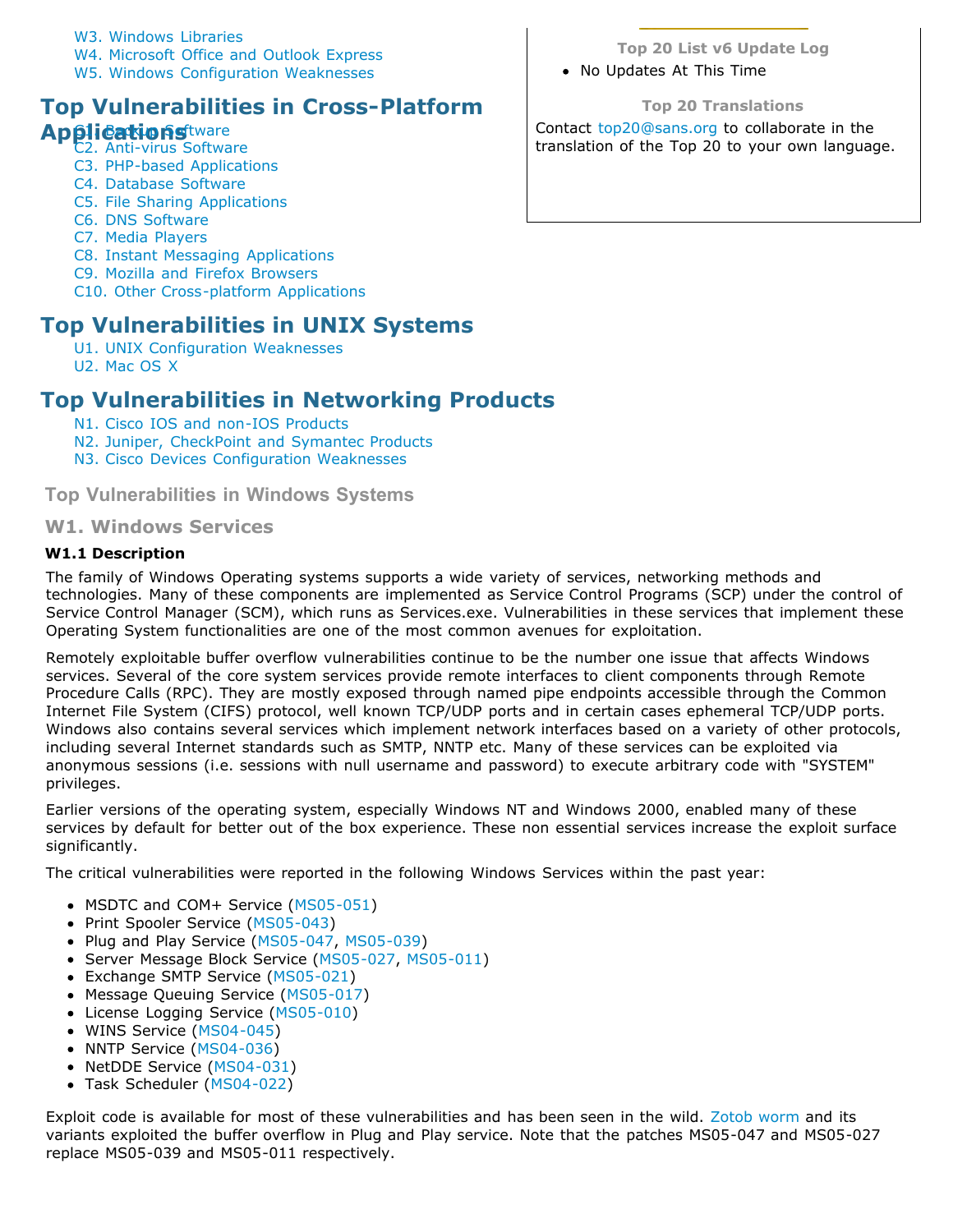# **W1.2 Operating Systems Affected**

Windows NT Workstation and Server, Windows 2000 Workstation and Server, Windows XP Home and Professional, and Windows 2003 are all potentially vulnerable.

# **W1.3 CVE Entries**

CVE-2005-2120, CVE-2005-2119, CVE-2005-1984, CVE-2005-1983, CVE-2005-1978, CVE-2005-1206, CVE-2005- 0045, CVE-2005-0560, CVE-2005-0059, CVE-2005-0050, CVE-2004-0567, CVE-2004-1080, CVE-2004-0574, CVE-2004-0206, CVE-2004-0212

## **W1.4 How to Determine If You Are at Risk**

- Use any Vulnerability Scanner
- You can also verify the presence of a patch by checking the registry key mentioned in the Registry Key Verification section of the corresponding security advisory. Additionally, it is advisable to also make sure the updated file versions mentioned in the advisory are installed on the system.
- To check if your system is vulnerable to an issue in an optional service, you need to determine if the service is enabled. This can be done through the Service Manager interface, which can be invoked from the **Start- >Run** menu by typing **services.msc**. The column "Start Type" shows if the service is configured for start or "disabled". The "Status" column in the UI shows if a service is currently running.

# **W1.5 How to Protect against the Windows Services Vulnerabilities**

- Keep the systems updated with all the latest patches and service packs. If possible enable Automatic Updates on all systems.
- Use Intrusion Prevention/Detection Systems to prevent/detect attacks exploiting these vulnerabilities.
- Determine if the vulnerability exists in a non essential component that can be removed. For example if your environment does not require message queuing services (CVE-2005-0059), it can be removed using **control panel -> add remove programs -> windows components** interface. Please take caution when determining this as it could break functionality if there is other software that depends on this.
- In some cases, exposure to the vulnerability could be removed by disabling the corresponding service. For example License Logging Service (CVE-2005-0050) could be disabled in many environments. Type **services.msc** in the **start->run** menu to invoke the service manager interface. Locate the required service and right click after highlighting it. Invoke the properties option in the popup menu. The "Startup Type" of the service can be modified to disable the respective service.
- In some cases, null session access to the vulnerable interface could be removed as a work-around. For example the spools vulnerability (CVE-2005-1984) could be mitigated on Windows 2000 by removing SPOOLSS from the registry value

HKEY\_LOCAL\_MACHINE\SYSTEM\CurrentControlSet\Services\LanmanServer\Parameters\NullSessionPipes. It is a good practice to review your current RestrictAnonymous settings and keep it as stringent as possible based on your environment. http://www.securityfocus.com/infocus/1352

- Many of these vulnerabilities (CVE-2005-1984, CVE-2005-1983, CVE-2005-1206, CVE-2005-0045 etc) are found on interfaces offered through CIFS, and blocking ports 139 and 445 at the perimeter is essential for preventing remote attack scenarios. It is also a good practice to block inbound RPC requests from the Internet to ports above 1024 to block attacks to other RPC based vulnerabilities using firewalls. (Ex: Message Queue CVE-2005-0059).
- XP SP2 and Windows 2003 SP1 comes with several security enhancements, including the Windows firewall. It is highly advisable to upgrade to these service packs and enable the Windows firewall.

#### **W1.6 References**

http://www.microsoft.com/windowsxp/using/security/internet/sp2\_wfintro.mspx http://www.microsoft.com/windows2000/en/advanced/help/sag\_TCPIP\_ovr\_secfeatures.htm http://www.microsoft.com/technet/prodtechnol/windowsserver2003/library/TechRef/4dbc4c95-935b-4617-b4f8- 20fc947c7288.mspx

- a. Remote Code Execution in MSDTC and COM+ Services http://www.microsoft.com/technet/Security/bulletin/ms05-051.mspx http://www.sans.org/newsletters/risk/display.php?v=4&i=41#widely2
- b. Remote Code Execution in Print Spooler Service http://www.microsoft.com/technet/Security/bulletin/ms05-043.mspx http://www.sans.org/newsletters/risk/display.php?v=4&i=32#widely3
- c. Remote Code Execution in Plug and Play Service http://www.microsoft.com/technet/Security/bulletin/ms05-047.mspx http://www.microsoft.com/technet/Security/bulletin/ms05-039.mspx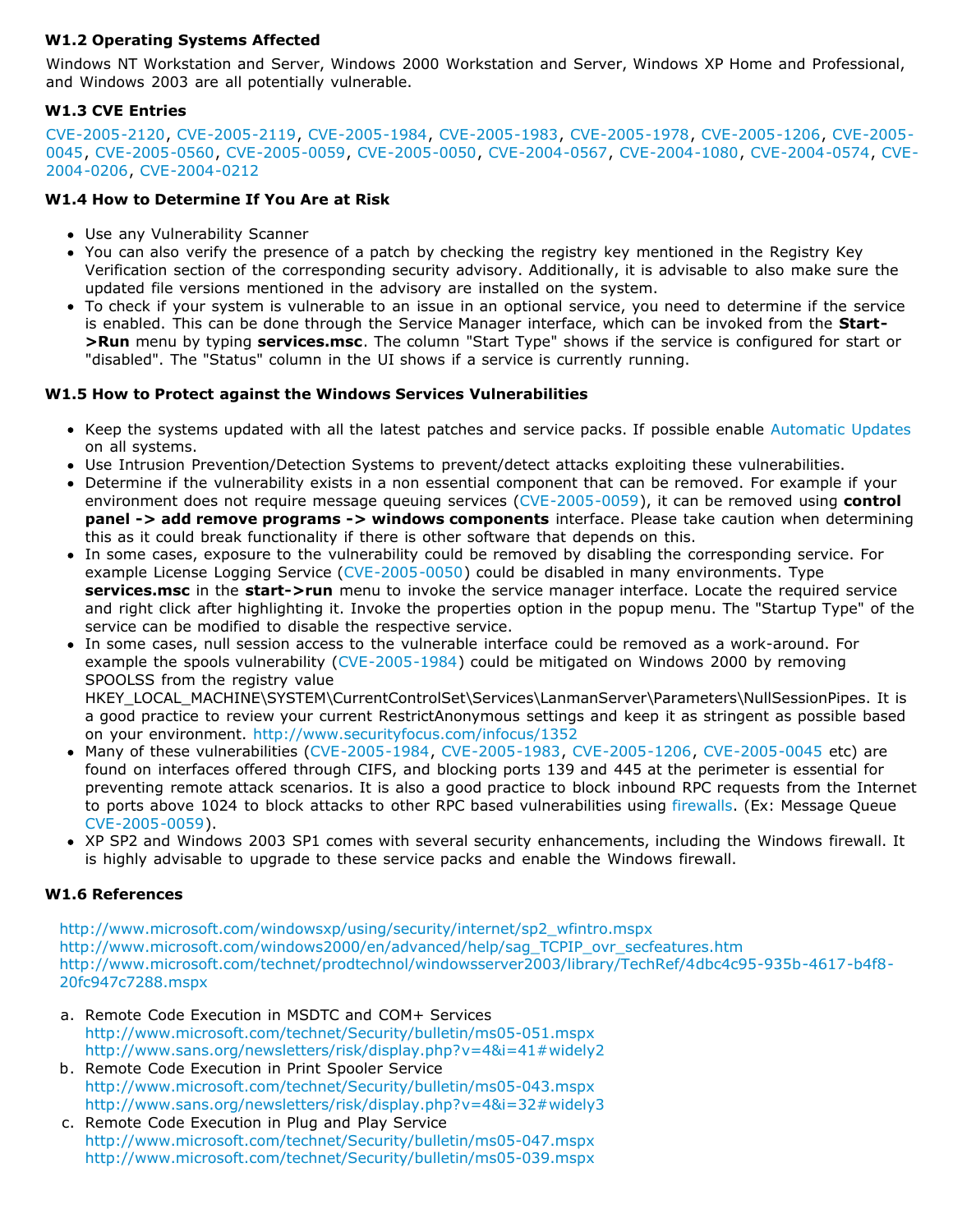http://www.microsoft.com/security/incident/zotob.mspx http://www.sans.org/newsletters/risk/display.php?v=4&i=41#widely2 http://www.sans.org/newsletters/risk/display.php?v=4&i=43#exploit1 http://www.sans.org/newsletters/risk/display.php?v=4&i=32#widely1 http://www.sans.org/newsletters/newsbites/newsbites.php?vol=7&issue=47#305

- d. Remote Code Execution in Server Message Block Service http://www.microsoft.com/technet/security/bulletin/ms05-027.mspx http://www.microsoft.com/technet/security/bulletin/ms05-011.mspx http://www.qualys.com/research/alerts/view.php/2005-06-14 http://www.sans.org/newsletters/risk/display.php?v=4&i=24#widely3 http://www.sans.org/newsletters/risk/display.php?v=4&i=6#widely6
- e. Remote Code Execution in Exchange SMTP Service http://www.microsoft.com/technet/security/Bulletin/MS05-021.mspx http://www.sans.org/newsletters/risk/display.php?v=4&i=15#widely1 http://www.sans.org/newsletters/risk/display.php?v=4&i=16#exploit1
- f. Remote Code Execution in Message Queuing Service http://www.microsoft.com/technet/security/bulletin/ms05- 017.mspx
- http://www.sans.org/newsletters/risk/display.php?v=4&i=15#widely2 http://www.sans.org/newsletters/risk/display.php?v=4&i=19#exploit2 http://www.sans.org/newsletters/risk/display.php?v=4&i=26#exploit2
- g. Remote Code Execution in License Logging Service http://www.microsoft.com/technet/security/bulletin/ms05-010.mspx http://www.sans.org/newsletters/risk/display.php?v=4&i=6#widely1 http://www.sans.org/newsletters/risk/display.php?v=4&i=11#exploit1
- h. Remote Code Execution in WINS Service http://www.microsoft.com/technet/security/bulletin/MS04-045.mspx http://www.sans.org/newsletters/risk/display.php?v=3&i=48#widely1 http://www.sans.org/newsletters/risk/display.php?v=3&i=50#widely1 http://www.sans.org/newsletters/risk/display.php?v=4&i=1#exploit1 http://www.sans.org/newsletters/risk/display.php?v=4&i=2#exploit2
- i. Remote Code Execution in NNTP Service http://www.microsoft.com/technet/security/bulletin/MS04-036.mspx http://www.sans.org/newsletters/risk/display.php?v=3&i=41#widely2
- j. Remote Code Execution in NetDDE Service http://www.microsoft.com/technet/security/bulletin/MS04-031.mspx http://www.sans.org/newsletters/risk/display.php?v=3&i=41#widely4
- k. Remote Code Execution in Task Scheduler http://www.microsoft.com/technet/security/bulletin/ms04-022.asp http://www.sans.org/newsletters/risk/display.php?v=3&i=28#widely1

# **W2. Internet Explorer**

# **W2.1 Description**

Microsoft Internet Explorer is the most popular browser used for web surfing and is installed by default on each Windows system. Internet Explorer contains multiple vulnerabilities that can lead to memory corruption, spoofing and execution of arbitrary scripts. The most critical issues are the ones that lead to remote code execution without any user interaction when a user visits a malicious webpage or reads an email. Exploit code for many of the critical Internet Explorer flaws are publicly available.

These flaws have been widely exploited to install spyware, adware and other malware on users' systems. The spoofing flaws have been leveraged to conduct phishing attacks. In many cases, the vulnerabilities were **0-days** i.e. no patch was available at the time the vulnerabilities were publicly disclosed.

During the past year Microsoft has released multiple updates for Internet Explorer.

- a. Cumulative Security Update for Internet Explorer (MS05-052)
- b. Cumulative Security Update for Internet Explorer (MS05-038)
- c. JView Profile Remote Code Execution (MS05-037)
- d. Cumulative Security Update for Internet Explorer (MS05-025)
- e. Cumulative Security Update for Internet Explorer (MS05-020)
- f. Cumulative Security Update for Internet Explorer (MS05-014)
- g. Windows Shell Remote Code Execution (MS05-008)
- h. Cumulative Security Update for Internet Explorer (MS04-040)
- i. Cumulative Security Update for Internet Explorer (MS04-038)
- j. Cumulative Security Update for Internet Explorer (MS04-025)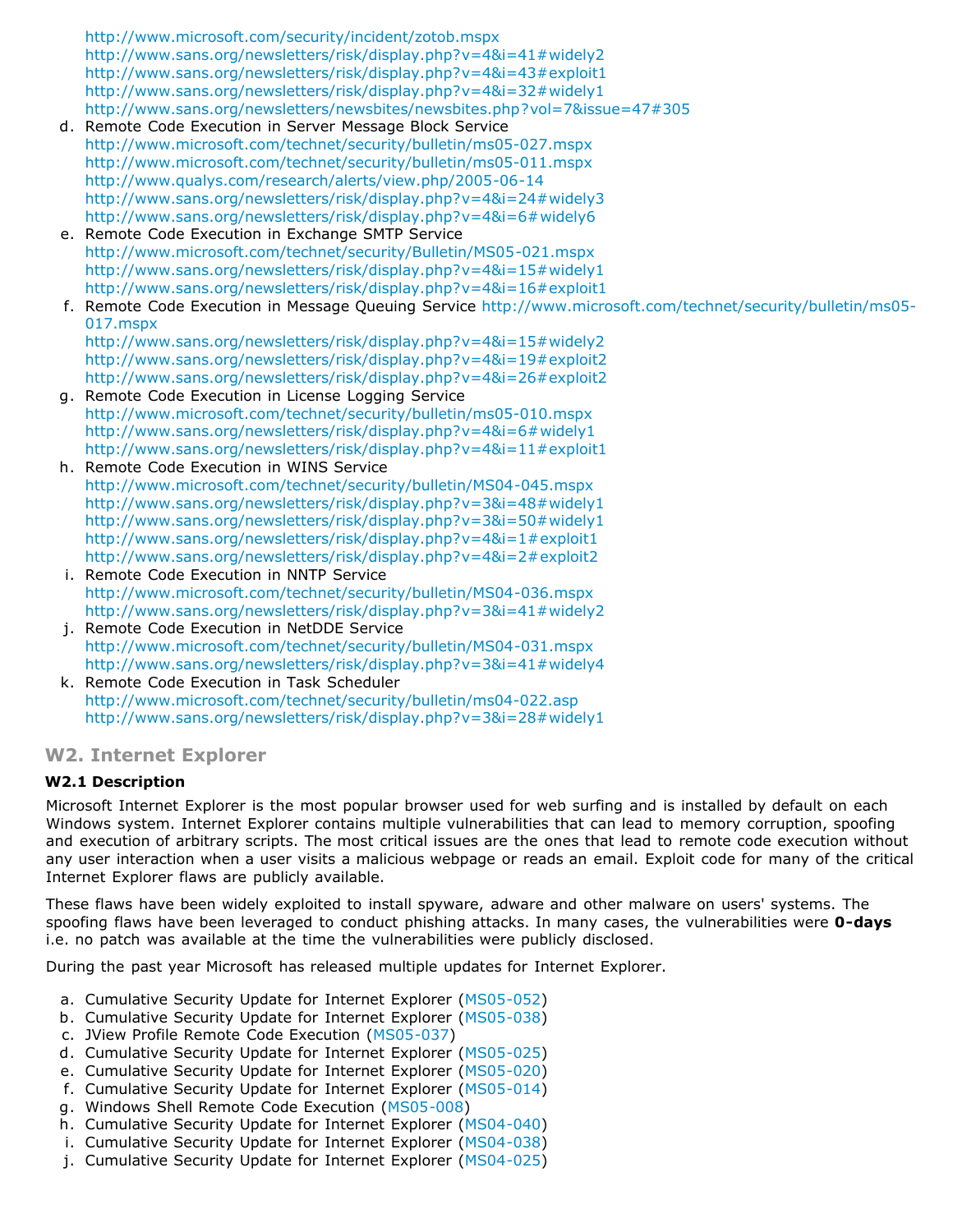Note that the latest cumulative update for Internet Explorer includes all the previous cumulative updates.

# **W2.2 Operating Systems Affected**

Internet Explorer 5.x and 6.x running on Windows 98/ME/SE, Windows NT Workstation and Server, Windows 2000 Workstation and Server, Windows XP Home and Professional, and Windows 2003 are all potentially vulnerable.

#### **W2.3 CVE Entries**

CVE-2003-1048, CVE-2004-0216, CVE-2004-0549, CVE-2004-0566, CVE-2004-0727, CVE-2004-0841, CVE-2004- 0842, CVE-2004-0843, CVE-2004-0844, CVE-2004-1050, CVE-2005-0053, CVE-2005-0054, CVE-2005-0055, CVE-2005-0056, CVE-2005-0553, CVE-2005-0554, CVE-2005-0555, CVE-2005-1211, CVE-2005-1988, CVE-2005- 1989, CVE-2005-1990, CVE-2005-2087, CVE-2005-2127

#### **W2.4 How to Determine If You Are at Risk**

Use any Vulnerability Scanner.

#### **W2.5 How to Protect against These Vulnerabilities**

- If you are using Internet Explorer on your system, the best way to remain secure is to upgrade to Windows XP Service Pack 2. The improved operating system security and Windows Firewall will help mitigate risk. For those unable to use Windows XP with Service Pack 2, it is strongly recommended that another browser be used.
- Keep the systems updated with all the latest patches and service packs. If possible enable Automatic Updates on all systems.
- To prevent exploitation of remote code execution vulnerabilities at Administrator level, users' tools like Microsoft DropMyRights can be used to implement "least privileges" for Internet Explorer.
- Many spyware programs are installed on a system as a Browser Helper Objects. A Browser Helper Object or BHO is a small program that runs automatically every time Internet Explorer starts and extends its functionalities. Browser Helper Objects can be detected by AV scanners. Another choice is to periodically review your BHOs using BHO-Daemon or Microsoft AntiSpyware.
- Use Intrusion Prevention/Detection Systems and Anti-virus and Malware Detection Software to block malicious HTML script code.

#### **W2.6 How to Secure Internet Explorer**

To configure the Security settings for Internet Explorer:

- Select Internet Options under the Tools menu.
- Select the Security tab and then click Custom Level for the Internet zone.
- Most of the flaws in IE are exploited through Active Scripting or ActiveX Controls.
- Under Scripting, select Disable for Allow paste operations via script to prevent content from being exposed from your clipboard.
	- **Note:** Disabling Active Scripting may cause some web sites not to work properly. ActiveX Controls are not as popular but are potentially more dangerous as they allow greater access to the system.
- Select Disable for Download signed and unsigned ActiveX Controls. Also select Disable for Initialize and script ActiveX Controls not marked as safe.
- Java applets typically have more capabilities than scripts. Under Microsoft VM, select High safety for Java permissions in order to properly sandbox the Java applet and prevent privileged access to your system.
- Under Miscellaneous select Disable for Access to data sources across domains to avoid Cross-site scripting attacks.
- Please also ensure that no un-trusted sites are in the Trusted sites or Local intranet zones as these zones have weaker security settings than the other zones

#### **W2.7 References**

Internet Explorer Security Updates

- a. http://www.microsoft.com/technet/security/Bulletin/MS05-052.mspx http://www.sans.org/newsletters/risk/display.php?v=4&i=41#widely3
- b. http://www.microsoft.com/technet/security/Bulletin/MS05-038.mspx http://www.sans.org/newsletters/risk/display.php?v=4&i=32#widely2
- c. http://www.microsoft.com/technet/security/Bulletin/MS05-037.mspx http://www.sans.org/newsletters/risk/display.php?v=4&i=28#widely1
- d. http://www.microsoft.com/technet/security/Bulletin/MS05-025.mspx http://www.sans.org/newsletters/risk/display.php?v=4&i=24#widely1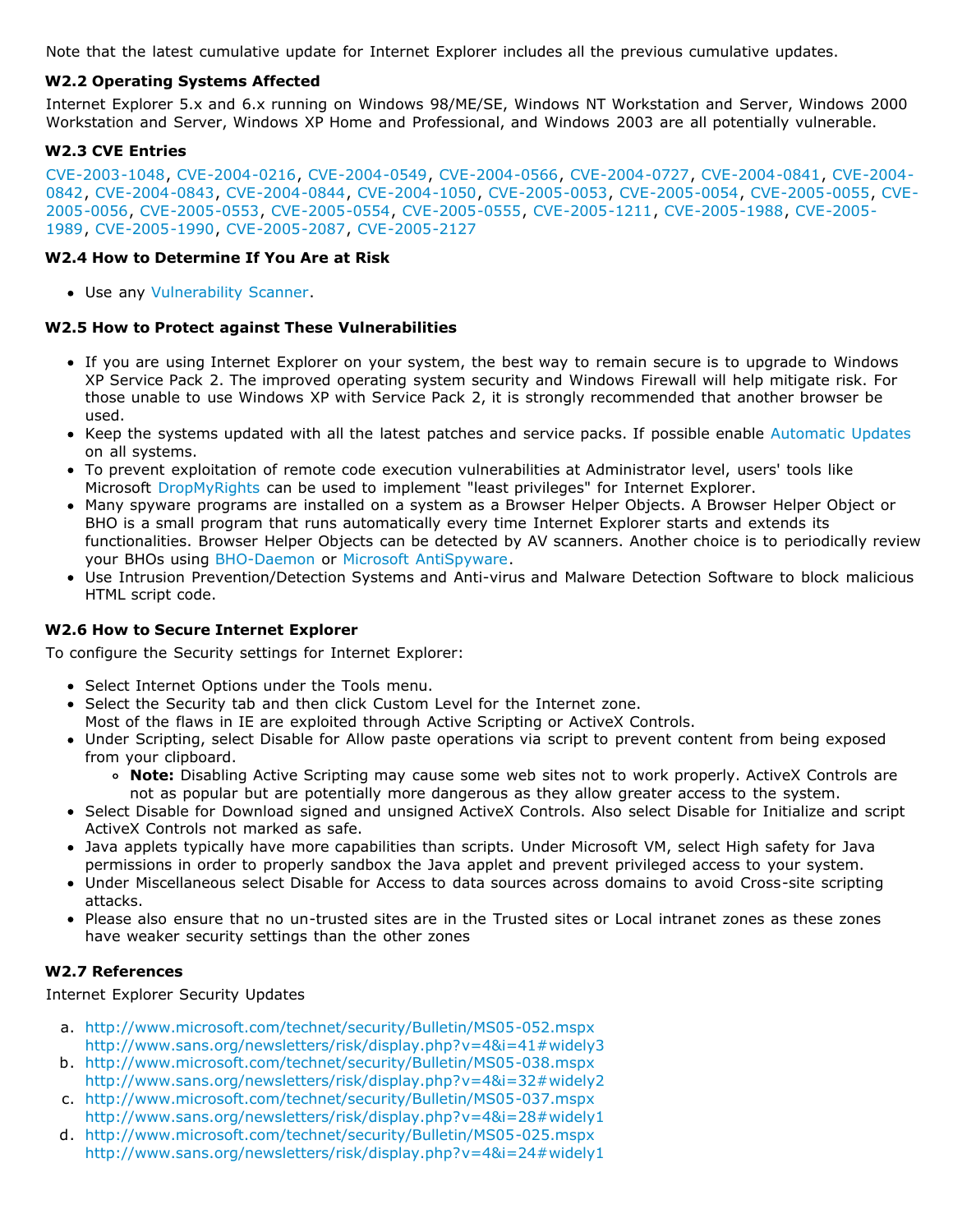- e. http://www.microsoft.com/technet/security/Bulletin/MS05-020.mspx http://www.sans.org/newsletters/risk/display.php?v=4&i=15#widely3 http://www.sans.org/newsletters/risk/display.php?v=4&i=17#exploit2
- f. http://www.microsoft.com/technet/security/bulletin/ms05-014.mspx http://www.microsoft.com/technet/security/bulletin/ms05-008.mspx http://www.sans.org/newsletters/risk/display.php?v=4&i=6#widely2
- g. http://www.microsoft.com/technet/security/bulletin/MS04-040.mspx http://www.sans.org/newsletters/risk/display.php?v=3&i=48#widely2
- h. http://www.microsoft.com/technet/security/bulletin/MS04-038.mspx http://www.sans.org/newsletters/risk/display.php?v=3&i=41#widely1
- i. http://www.microsoft.com/technet/security/bulletin/MS04-025.mspx http://www.sans.org/newsletters/risk/display.php?v=3&i=30#widely1

Internet Explorer 0-day Vulnerabilities (at the time of disclosure)

```
http://www.sans.org/newsletters/risk/display.php?v=4&i=33#widely3
http://www.sans.org/newsletters/risk/display.php?v=4&i=29#widely1
http://www.sans.org/newsletters/risk/display.php?v=4&i=26#widely2
http://www.sans.org/newsletters/risk/display.php?v=4&i=27#widely1
http://www.sans.org/newsletters/risk/display.php?v=3&i=51#widely1
http://www.sans.org/newsletters/risk/display.php?v=3&i=51#widely4
http://www.sans.org/newsletters/risk/display.php?v=3&i=52#widely1
http://www.sans.org/newsletters/risk/display.php?v=3&i=46#widely2
http://www.sans.org/newsletters/risk/display.php?v=3&i=45#widely4
http://www.sans.org/newsletters/risk/display.php?v=3&i=44#widely2
http://www.sans.org/newsletters/risk/display.php?v=3&i=43#widely2
http://www.sans.org/newsletters/risk/display.php?v=3&i=44#widely3
http://www.sans.org/newsletters/risk/display.php?v=3&i=42#widely1
http://www.sans.org/newsletters/risk/display.php?v=3&i=43#widely2
http://www.sans.org/newsletters/risk/display.php?v=3&i=34#exploit1
http://www.sans.org/newsletters/risk/display.php?v=3&i=33#widely1
http://www.sans.org/newsletters/risk/display.php?v=3&i=28#widely2
```
## **W3. Windows Libraries**

# **W3.1 Description**

Windows applications leverage a large number of system libraries often packaged in DLL files. These libraries are used for many common tasks such as HTML parsing, image format decoding, protocol decoding etc. Local as well as remotely accessible applications use these libraries. Thus, a critical vulnerability in a library usually impacts a range of applications from Microsoft and third-party vendors that rely on that library. Often the exploitation is possible via multiple attack vectors. For instance, the flaws in image processing libraries can be exploited via Internet Explorer, Office and image viewers. In most cases, the libraries are used by all flavors of Windows operating systems, which increases the number of systems available for attacks.

The critical libraries affected during past year:

- a. Windows Graphics Rendering Engine Remote Code Execution (MS05-053)
- b. Microsoft DirectShow Remote Code Execution (MS05-050)
- c. Microsoft Color Management Module Remote Code Execution (MS05-036)
- d. HTML Help Remote Code Execution (MS05-026, MS05-001, MS04-023)
- e. Web View Remote Code Execution (MS05-024)
- f. Windows Shell Remote Command Execution (MS05-049, MS05-016, MS04-037, MS04-024)
- g. Windows Hyperlink Object Library Remote Code Execution (MS05-015)
- h. PNG Image Processing Remote Code Execution (MS05-009)
- i. Cursor and Icon Processing Remote Code Execution (MS05-002)
- j. Windows Compressed Folder Remote Code Execution (MS04-034)
- k. JPEG Processing Remote Code Execution(MS04-028)

For most of these vulnerabilities, exploit code is publicly available. Attacks exploiting these vulnerabilities have been seen in the wild. An example of a large-scale attack reported involved exploiting the **Cursor and Icon Handling** flaws to install malware on users' systems. Trojan Phel.A was reported to exploit the flaw in the HTML Help Library. Note that for some libraries such as HTML Help and Windows Shell, a newer update includes the older updates. Hence, only the latest update needs to be applied for yet unpatched systems.

# **W3.2 Operating Systems Affected**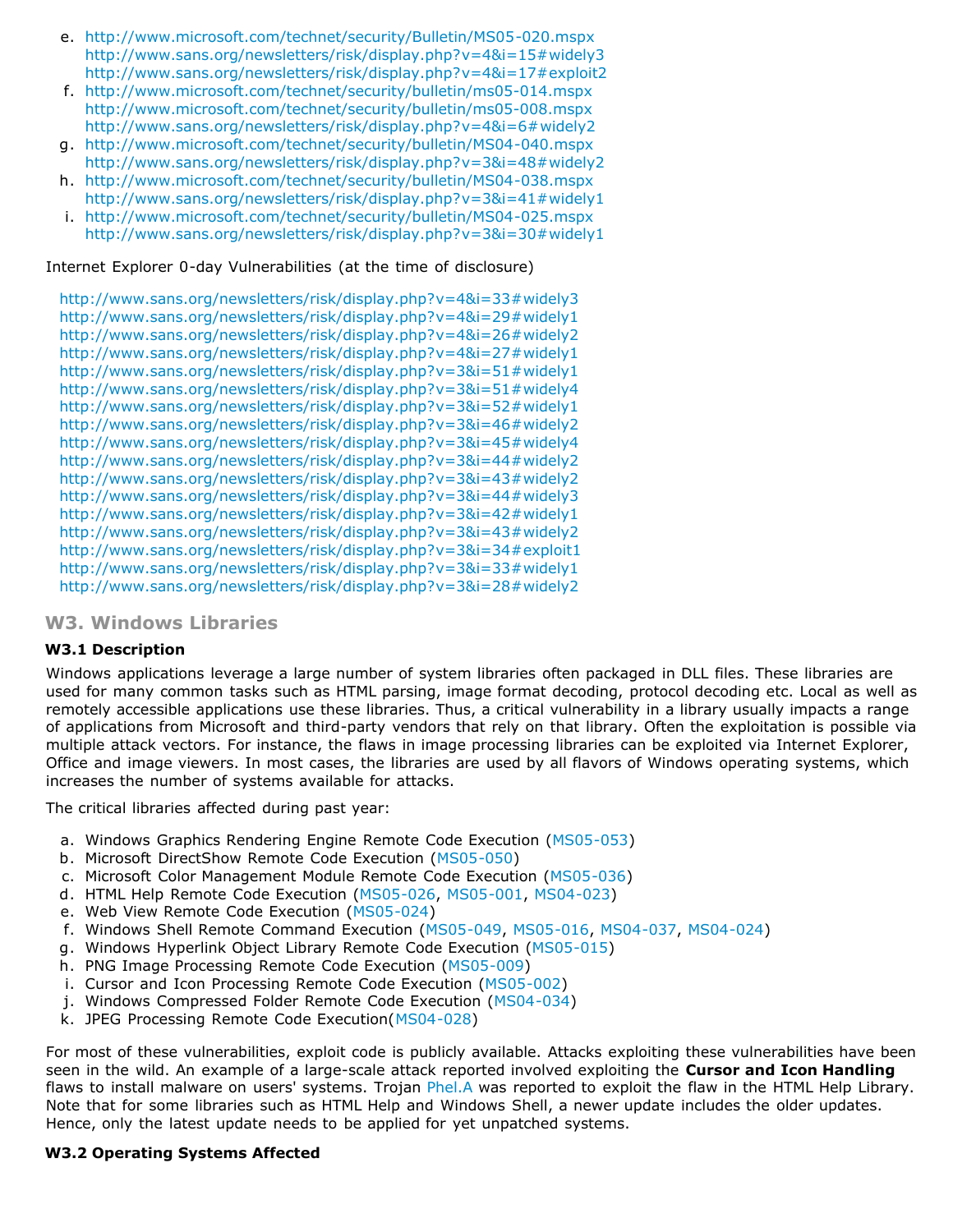Windows NT 4, Windows 2000, Windows XP, Windows 2003

#### **W3.3 CVE Entries**

CVE-2003-1041, CVE-2004-0201, CVE-2004-0200, CVE-2004-0214, CVE-2004-0420, CVE-2004-0575, CVE-2004- 0597, CVE-2004-1043, CVE-2004-1049, CVE-2004-1244, CVE-2005-0057, CVE-2005-0063, CVE-2005-1191, CVE-2005-1208, CVE-2005-1219, CVE-2005-2117, CVE-2005-2118, CVE-2005-2122, CVE-2005-2123, CVE-2005- 2124, CVE-2005-2128

# **W3.4 How to Determine If You Are Vulnerable**

These flaws can usually be best resolved by patching, since work-arounds are complicated due to multiple attack vectors. One can use Vulnerability Scanners to check if the appropriate update has been installed.

## **W3.5 How to Protect against Windows Libraries' Vulnerabilities**

- Ensure that your Windows system has all the latest security patches installed.
- Block the ports 135-139/tcp, 445/tcp and other ports used by Windows systems at the network perimeter. This prevents a remote attacker from exploiting the vulnerabilities via shared file systems.
- Use TCP/IP Filtering available in both Windows 2000 and XP, or the Internet Connection Firewall in Windows XP systems to block inbound access to the affected ports. Using a properly configured personal/network firewall will also solve the problem.
- Due to a large number of attack vectors, Intrusion Prevention/Detection Systems as well as Anti-virus and Malware Detection Software are very helpful in protecting from these vulnerabilities.
- If you are running third-party applications on customized Windows 2000/XP platforms, please ensure that an appropriate patch from the vendor has been applied.
- Follow the principle of "Least Privilege" to limit worms and Trojans from getting a foothold on any systems. Further details about limiting access to certain registry keys, executables and directories are available in the NSA guides at http://www.nsa.gov/snac/index.cfm?MenuID=scg10.3.1.
- Use system hardening guidelines (such as those from CISecurity) to make systems more resistant to remote and local attacks.

# **W3.6 References**

Microsoft Graphics Rendering Engine Remote Code Execution

http://www.microsoft.com/technet/security/Bulletin/MS05-053.mspx http://www.sans.org/newsletters/risk/display.php?v=4&i=45#widely1

#### Microsoft DirectShow Remote Code Execution

http://www.microsoft.com/technet/security/Bulletin/MS05-050.mspx http://www.sans.org/newsletters/risk/display.php?v=4&i=41#widely1

# Microsoft Color Management Module Remote Code Execution

http://www.microsoft.com/technet/security/Bulletin/MS05-036.mspx http://www.sans.org/newsletters/risk/display.php?v=4&i=28#widely2 http://www.sans.org/newsletters/risk/display.php?v=4&i=29#exploit1

#### HTML Help Remote Code Execution

http://www.microsoft.com/technet/security/bulletin/MS05-026.mspx http://www.sans.org/newsletters/risk/display.php?v=4&i=24#widely2 http://www.microsoft.com/technet/security/bulletin/MS05-001.mspx http://www.sans.org/newsletters/risk/display.php?v=4&i=2#widely1 http://www.microsoft.com/technet/security/bulletin/MS04-023.mspx http://www.sans.org/newsletters/risk/display.php?v=3&i=28#widely3

#### Web View Remote Code Execution

http://www.microsoft.com/technet/security/bulletin/MS05-024.mspx http://www.sans.org/newsletters/risk/display.php?v=4&i=19#widely2

#### Windows Shell Remote Command Execution

http://www.microsoft.com/technet/security/bulletin/MS05-016.mspx http://www.sans.org/newsletters/risk/display.php?v=4&i=15#widely6 http://www.microsoft.com/technet/security/bulletin/MS04-037.mspx http://www.sans.org/newsletters/risk/display.php?v=3&i=41#widely5 http://www.microsoft.com/technet/security/bulletin/MS04-024.mspx http://www.sans.org/newsletters/risk/display.php?v=3&i=28#widely5

# Windows Hyperlink Object Library Remote Code Execution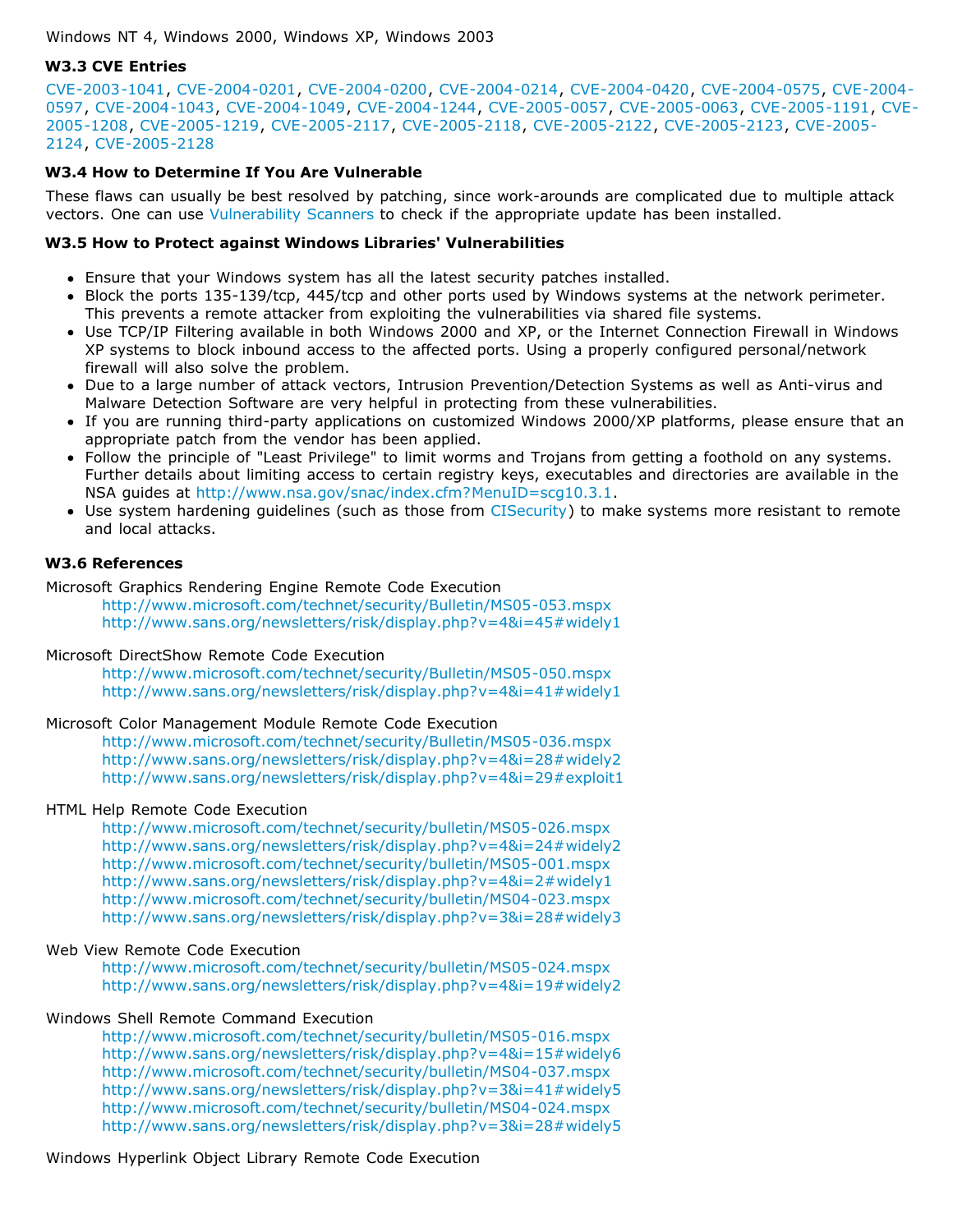http://www.microsoft.com/technet/security/bulletin/ms05-015.mspx http://www.sans.org/newsletters/risk/display.php?v=4&i=6#widely10

#### PNG Image Processing Remote Code Execution

http://www.microsoft.com/technet/security/bulletin/ms05-009.mspx http://www.sans.org/newsletters/risk/display.php?v=4&i=6#widely

#### Cursor and Icon Processing Remote Code Execution

http://www.microsoft.com/technet/security/bulletin/ms05-002.mspx http://www.sans.org/newsletters/risk/display.php?v=4&i=2#widely2 http://www.sans.org/newsletters/risk/display.php?v=3&i=51#widely2

#### Windows Compressed Folder Remote Code Execution

http://www.microsoft.com/technet/security/bulletin/MS04-034.mspx http://www.sans.org/newsletters/risk/display.php?v=3&i=41#widely3

#### JPEG Processing Remote Code Execution

http://www.microsoft.com/technet/security/bulletin/MS04-028.mspx http://www.sans.org/newsletters/risk/display.php?v=3&i=37#widely1 http://www.sans.org/newsletters/risk/display.php?v=3&i=38#widely2

### **W4. Microsoft Office and Outlook Express**

#### **W4.1 Description**

Microsoft Office is the most widely used email and productivity suite worldwide. The applications include Outlook, Word, Powerpoint, Excel, Visio, Frontpage, Access etc. Note that Outlook Express, a basic email client, is installed on all versions of Microsoft Windows starting with Windows 95. Vulnerabilities in these products can be exploited via following attack vectors:

- The attacker sends the malicious Office document in an email message. Viruses can exploit this attack vector.
- The attacker hosts the document on a web server or shared folder, and entices a user to browse the webpage or the shared folder. Note that Internet Explorer automatically opens Office documents. Hence, browsing the malicious webpage or folder is sufficient for the vulnerability exploitation.
- The attacker runs a server such as News server that sends malicious responses to trigger a buffer overflow in email clients.

The critical flaws that were reported last year in Office and Outlook Express are:

- a. Cumulative Security Update for Outlook Express (MS05-030)
- b. Microsoft OLE and COM Remote Code Execution (MS05-012)
- c. Microsoft Office XP Remote Code Execution (MS05-005)

Exploit code and technical details are publicly available for all these vulnerabilities. A flaw in the Office Access component is yet unpatched and reportedly being exploited by a Trojan.

#### **W4.2 Operating Systems Affected**

Windows NT Workstation and Server, Windows 2000 Workstation and Server, Windows XP Home and Professional, and Windows 2003 are all potentially vulnerable.

#### **W4.3 CVE Entries**

### CVE-2004-0848, CVE-2005-0044, CVE-2005-1213

#### **W4.4 How to Determine If You Are at Risk**

The Office and Outlook Express installations running without the patch referenced in the Microsoft Bulletins listed above are vulnerable. The simplest way is to use a Vulnerability Scanner.

#### **W4.5 How to Protect against These Vulnerabilities**

- Keep the systems updated with all the latest patches and service packs. If possible enable Automatic Updates on all systems.
- Disable Internet Explorer feature of automatically opening Office documents.
- Configure Outlook and Outlook Express with enhanced
- Use Intrusion Prevention/Detection Systems and Anti-virus and Malware Detection Software to prevent malicious server responses and documents from reaching the end users.

#### **W4.6 References**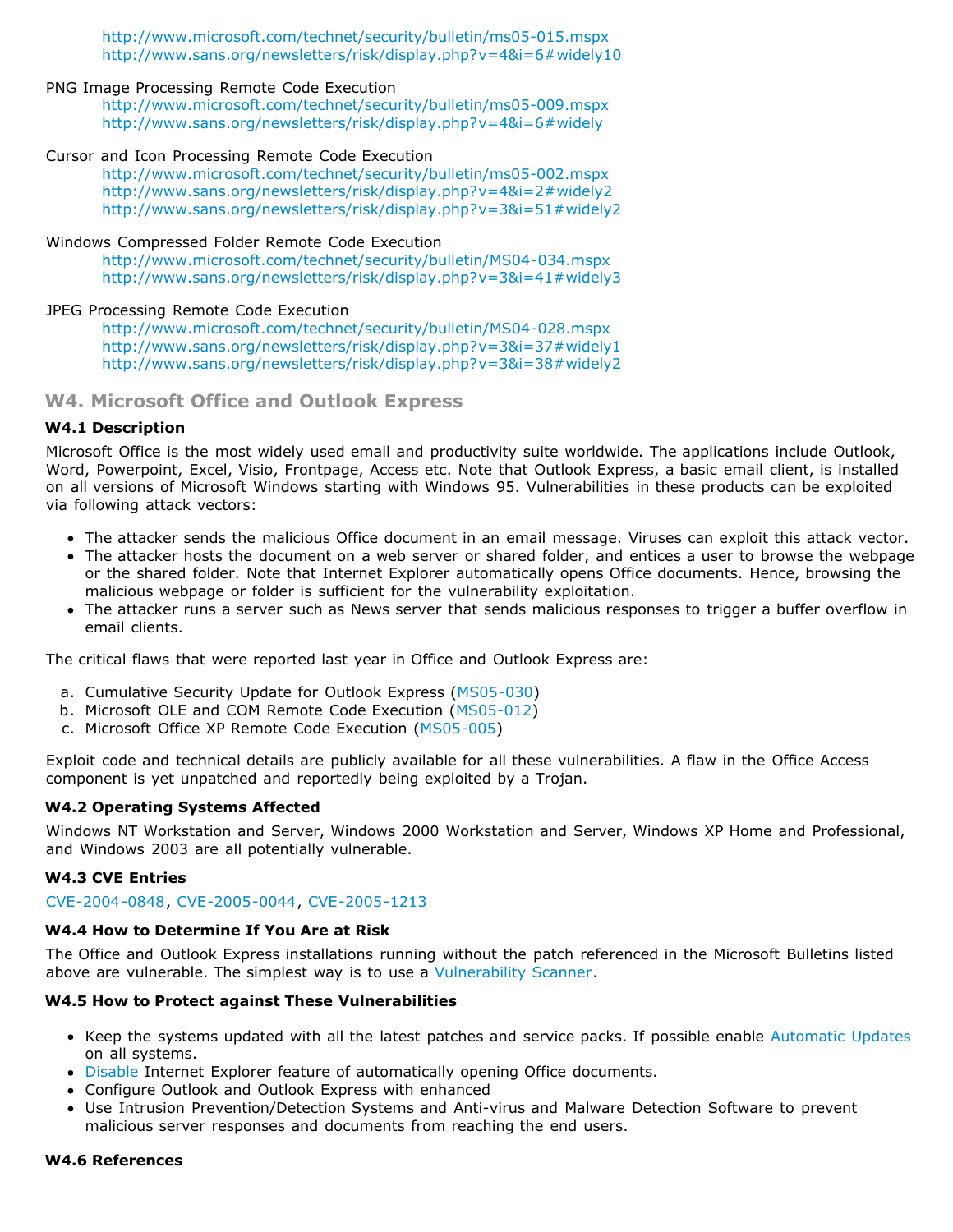# Microsoft Office XP Buffer Overflow

http://www.microsoft.com/technet/Security/bulletin/ms05-005.mspx http://www.sans.org/newsletters/risk/display.php?v=4&i=6#widely4

#### Microsoft OLE and COM Remote Code Execution

http://www.microsoft.com/technet/Security/bulletin/ms05-012.mspx http://www.sans.org/newsletters/risk/display.php?v=4&i=6#widely7

## Cumulative Security Update for Outlook Express

http://www.microsoft.com/technet/security/bulletin/ms05-030.mspx http://www.sans.org/newsletters/risk/display.php?v=4&i=24#widely4 http://www.sans.org/newsletters/risk/display.php?v=4&i=26#exploit3

### Office Access Buffer Overflow (yet unpatched)

http://www.sans.org/newsletters/risk/display.php?v=4&i=15#exploit1 http://securityresponse.symantec.com/avcenter/venc/data/backdoor.ryejet.b.html

# **W5. Windows Configuration Weaknesses**

## **W5.1 Description**

The configuration weaknesses in Windows systems are still being exploited by newer families of bots and worms. These weaknesses typically fall under the following categories.

# **Weak passwords on Windows accounts or network shares**

In the last couple of years the weak authentication scheme in Windows has made it to the "Top 10" windows vulnerabilities. LAN Manager (LM) hashes are known to be weak and are replaced by various versions of NTLM (NTLM AND NTLMv2) authentication. Although most current Windows environments have no need for LAN Manager (LM) support, Microsoft Windows locally stores legacy LM password hashes (also known as LANMAN hashes) by default on Windows NT, 2000 and XP systems (but not in Windows 2003).

Since LM uses a much weaker encryption scheme than more current Microsoft approaches (NTLM and NTLMv2), LM passwords can be broken in a relatively short period of time by a determined attacker. Even passwords that otherwise would be considered "strong" can be cracked by brute-force in under a week on current hardware. A hacker can either try known defaults, or check for common passwords or use a brute force attack also called a "dictionary" attack to guess the password of users' accounts. Tools like THC's Hydra can be used to remotely crack passwords. LophtCrack and John the Ripper are other well known password cracking or auditing programs.

Many families of worms or BOT Zombies like GaoBot, PhatBot and AgoBot spread through network shares that have weak passwords. These worms use a list of hardcoded passwords in an attempt to match the victim's password, enabling them to spread.

# **Default Configuration/Passwords for Servers**

When installing Microsoft Data Engine (MSDE) or Microsoft SQL Server Desktop (MSDE2000), the default SQL Administrator account or "sa" account has a default blank password and uses SQL authetication. MSDE ships as a component of several applications such as Microsoft Office 2000 and other third party applications. This blank or Null password leaves it vulnerable to a worm. For instance, worms like Voyager Alpha Force, SQL Spida and Cblade use the above vulnerability.

IIS Servers by default have settings that make them vulnerable to attacks. Some accounts that are created by default at installation like IUSR\_computername account have write access privileges even for anonymous users. Permissions on such accounts should be modified for restricted access.

IIS services such as FTP, NNTP or SMTP are enabled by default and are a ripe source of attacks. These IIS services should be disabled.

#### **W5.2 Operating Systems Affected**

Windows NT, Windows 2000, Windows XP and Windows 2003

#### **W5.3 How to Protect against These Vulnerabilities**

- Enforce strong password policy by accepting passwords that have a minimum number of characters (12 or higher if possible). Use tools like L0phtcrack or John The Ripper to audit accounts with weak passwords.
- Prevent Windows from storing the LM hash in Active Directory or SAM database by following the instructions posted by Microsoft.
- Tweak the registry to restrict Anonymous access to network shares.
- Modify default configuration settings on IIS servers and MS-SQL servers.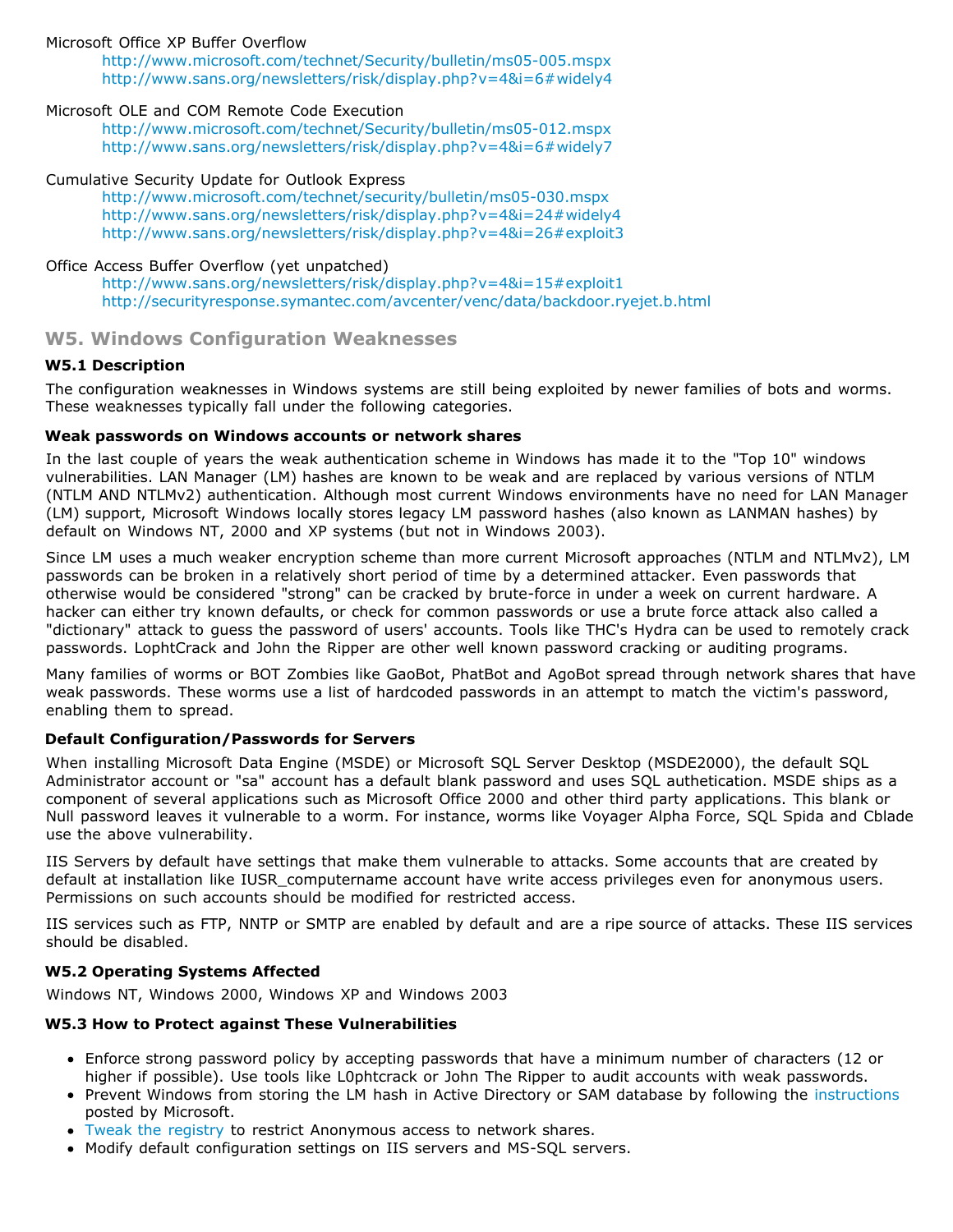#### **W5.4 References**

GaoBot Information

http://securityresponse.symantec.com/avcenter/venc/data/w32.hllw.gaobot.gen.html

Brute force scanning against MS SQL server accounts; Are you paranoid enough? http://isc.sans.org/diary.php?date=2004-12-30

Unsecured SQL Server with Blank (NULL) SA Password Leaves Vulnerability to a Worm http://support.microsoft.com/default.aspx?scid=kb;EN-US;Q313418

CERT Vulnerability Note http://www.kb.cert.org/vuls/id/635463

IIS 6.0 Security Best Practices

http://www.microsoft.com/technet/prodtechnol/WindowsServer2003/Library/IIS/596cdf5a-c852-4b79-b55a-708e5283ced5.mspx

How to use the RestrictAnonymous registry value in Windows 2000 http://support.microsoft.com/kb/q246261

**Top Vulnerabilities in Cross-Platform Applications**

# **C1. Backup Software**

# **C1.1 Description**

Backup software is a valuable asset for any organization. The software typically runs on a large number of systems in an enterprise. In recent years with the growth in data size, the trend has been to consolidate the backup function into few servers, or even a single server. The hosts requiring the backup service communicate with the backup server over the network. This may be a push where the client sends data to the server or a pull where the server connects to each client in turn, or a combination of both. During last year, a number of critical backup software vulnerabilities have been discovered. These vulnerabilities can be exploited to completely compromise systems running backup servers and/or backup clients. An attacker can leverage these flaws for an enterprise-wide compromise and obtain access to the sensitive backed-up data. Exploits have been publicly posted and several malicious bots are using the published exploit code.

#### **C1.2 Operating Systems and Backup Software Affected**

All operating systems running backup server or client software are potentially vulnerable to exploitation. The affected operating systems are mainly Windows and UNIX systems.

The following popular backup software packages are known to be affected by vulnerabilities

- Symantec Veritas NetBackup/Backup Exec
- Symantec Veritas Storage Exec
- Computer Associates BrightStor ARCServe
- EMC Legato Networker
- Sun StorEdge Enterprise Backup Software (formerly Solstice Backup Software)
- Arkeia Network Backup Software
- BakBone Netvault Backup Software

#### **C1.3 CVE Entries**

CVE-2004-1172, CVE-2004-1389, CVE-2005-0260, CVE-2005-0349, CVE-2005-0357, CVE-2005-0358, CVE-2005- 0491, CVE-2005-0496, CVE-2005-0581, CVE-2005-0582, CVE-2005-0583, CVE-2005-0771, CVE-2005-0772, CVE-2005-0773, CVE-2005-1009, CVE-2005-1019, CVE-2005-1018, CVE-2005-1272, CVE-2005-1547, CVE-2005- 2051, CVE-2005-2079, CVE-2005-2080, CVE-2005-2535, CVE-2005-2611, CVE-2005-2715, CVE-2005-2996, CVE-2005-3116

# **C1.4 How to Determine If You Are Vulnerable**

- Use any Vulnerability Scanner to detect vulnerable backup software installations.
- If you are using aforementioned backup software, it is recommended to update to the latest version. Monitor your backup software vendor site and subscribe to the patch notification system if they have one, and some of general security related sites such as US-CERT, CERT, SANS (Internet Storm Center) for new vulnerability announcements relating to your chosen backup software.
- The typical ports used by backup software: Symantec Veritas Backup Exec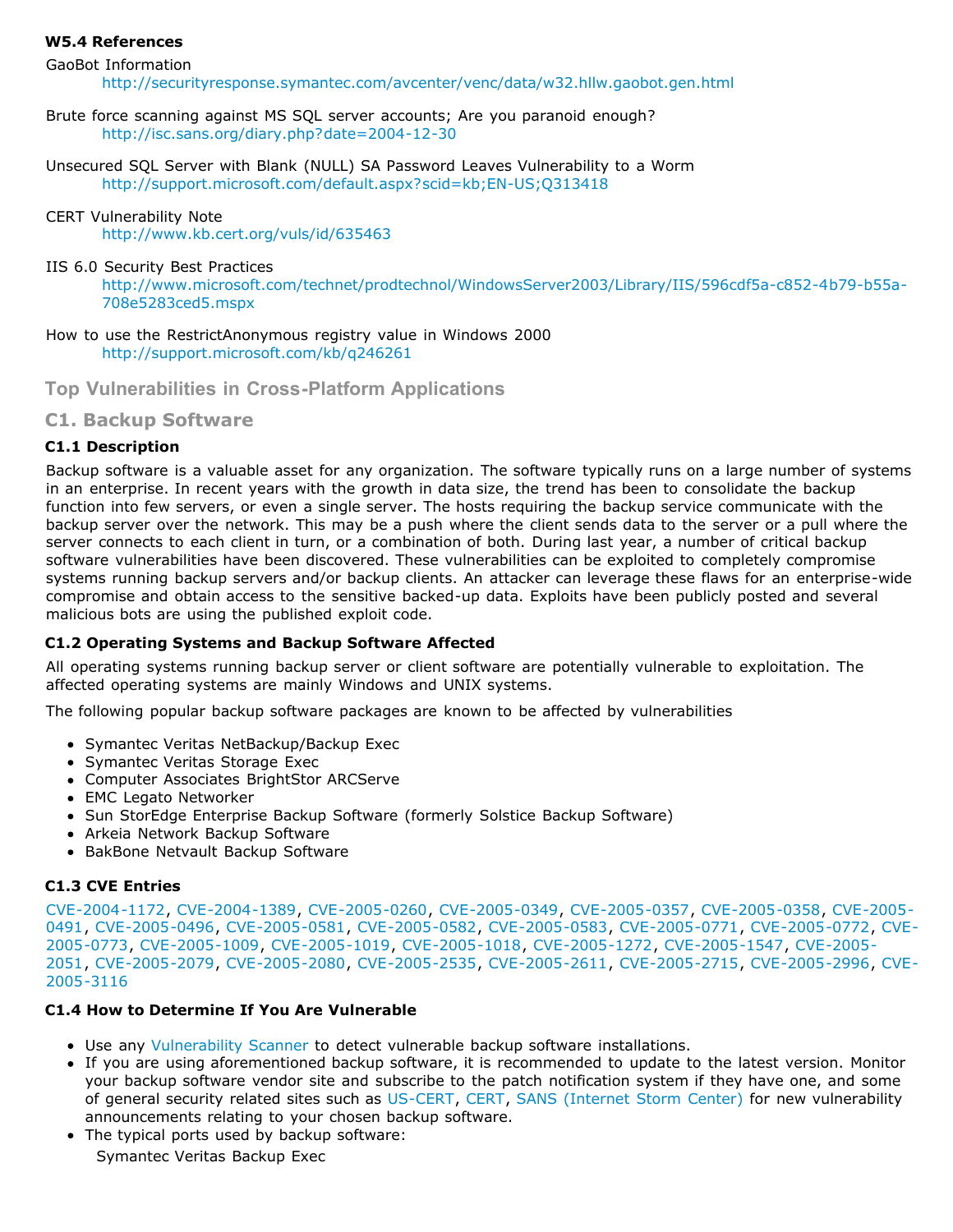TCP/10000 TCP/8099, TCP/6106 A listing of ports used by Veritas backup daemons is available here. CA BrightStor ARCServe Backup Agent TCP/6050, UDP/6051, TCP/6070, TCP/41523, UDP/41524 Sun and EMC Legato Networker TCP/7937-9936 Arkeia Network Backup TCP/617 BakBone Netvault Backup TCP/20031 and UDP/20031

# **C1.5 How to Protect against These Vulnerabilities**

- Ensure the latest vendor supplied software patches are installed on the clients and servers.
- The ports being used by backup software should be firewalled from any untrusted network including the Internet.
- Data should be encrypted when stored on backup media and while being transported across the network.
- Host/Network based firewalls should be run to limit the accessibility of a systems backup software to ensure that only the appropriate backup hosts can communicate on the backup server ports
- Segregate network to create a separate backup network VLAN.
- Backup media should be stored, tracked and accounted like other IT assets to deter and detect theft or loss.
- Backup media should be securely erased, or physically destroyed at the end of its useful life.

# **C1.6 References**

#### Computer Associates Advisories

http://archives.neohapsis.com/archives/bugtraq/2005-08/0033.html http://archives.neohapsis.com/archives/bugtraq/2005-04/0202.html http://www.sans.org/newsletters/risk/display.php?v=4&i=31#widely1 http://www.sans.org/newsletters/risk/display.php?v=4&i=15#other1 http://www.ca.com/at/local/partner/techtalk\_mar05\_faq.pdf (Ports Used by Backup Products)

# Symantec Veritas Advisories

http://seer.support.veritas.com/docs/279553.htm http://seer.support.veritas.com/docs/276604.htm http://seer.support.veritas.com/docs/276605.htm http://seer.support.veritas.com/docs/276606.htm http://seer.support.veritas.com/docs/276533.htm http://seer.support.veritas.com/docs/276607.htm http://seer.support.veritas.com/docs/277567.htm http://seer.support.veritas.com/docs/277566.htm http://www.sans.org/newsletters/risk/display.php?v=4&i=45#widely4 http://www.sans.org/newsletters/risk/display.php?v=4&i=38#other3 http://www.sans.org/newsletters/risk/display.php?v=4&i=25#widely1 http://www.us-cert.gov/current/current\_activity.html#VU378957

# EMC Legato and Sun Advisories

http://www.legato.com/support/websupport/product\_alerts/081605\_NW\_token\_authentication.htm http://www.legato.com/support/websupport/product\_alerts/081605\_NW\_authentication.htm http://sunsolve.sun.com/search/document.do?assetkey=1-26-101886-1 http://www.sans.org/newsletters/risk/display.php?v=4&i=33#widely2

# Arkeia Advisory

http://www.arkeia.com/securityfix/ http://www.sans.org/newsletters/risk/display.php?v=4&i=8#widely1

#### BakBone Advisory

http://www.sans.org/newsletters/risk/display.php?v=4&i=19#other1 (unpatched) http://www.sans.org/newsletters/risk/display.php?v=4&i=14#other1

# **C2. Anti-virus Software**

# **C2.1 Description**

Anti-virus software is seen as a required basic tool within the "defense-in-depth" toolbox to protect systems today. Anti-virus software is now installed on almost all desktops, servers and gateways on various platforms to combat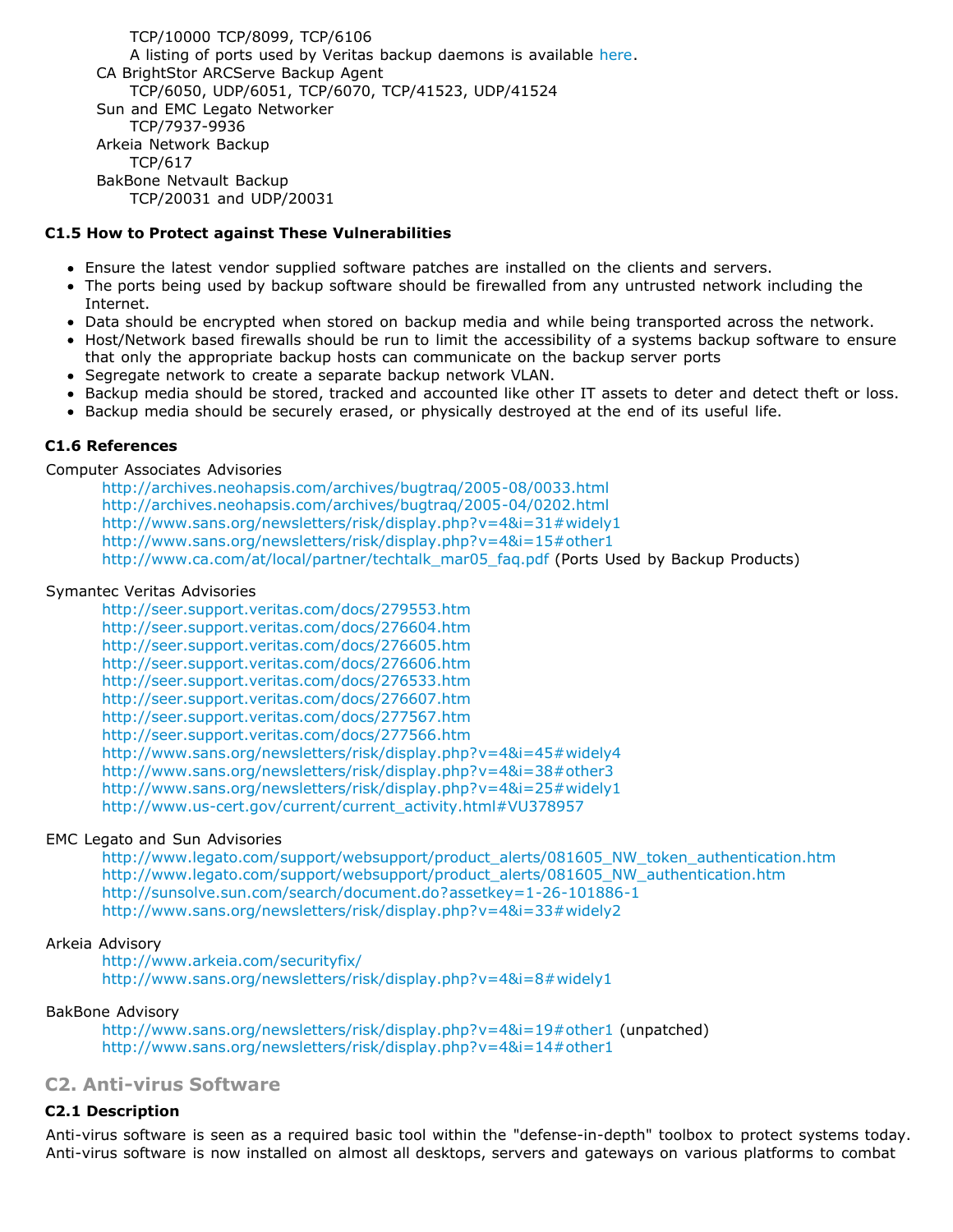virus outbreaks.

During the past year, there has been a shift in focus to exploit security products used by a large number of end users. This includes anti-virus and personal firewall software. The discovery of vulnerabilities in anti-virus software is not limited to just desktop and server platforms. Gateway solutions could also be affected. Compromising a gateway could potentially cause a much larger impact since the gateway is the outer layer of protection and the only protection for some threats in many small organizations.

Multiple buffer overflow vulnerabilities have been discovered in the anti-virus software provided by various vendors including Symantec, F-secure, Trend Micro, Mcafee, Computer Associates, ClamAV and Sophos. These vulnerabilities can be used to take a complete control of the user's system with limited or no user interaction.

Anti-virus software has also been found to be vulnerable to "evasion" attacks. By specially crafting a malicious file, for instance, an HTML file with an exe header, it may be possible to bypass anti-virus scanning. The evasion attacks can be exploited to increase the virus infection rate.

# **C2.2 Operating Systems Affected**

Any system installed with anti-virus software or virus scan engine meant to scan malicious code could be affected. This includes solutions installed on desktops, servers and gateways. Any platform could be affected including all Microsoft Windows and Unix systems.

#### **C2.3 CVE Entries**

AhnLab CVE-2005-3029, CVE-2005-3030 Avast! CVE-2005-2384, CVE-2005-2385 AVIRA CVE-2005-2957 BitDefender CVE-2005-3154 ClamAV CVE-2005-2450, CVE-2005-2920 Computer Associates CVE-2005-1693 HAURI CVE-2004-2720, CVE-2005-2670, CVE-2005-2041 F-Secure CVE-2004-2405, CVE-2005-2937, CVE-2005-0350 Kaspersky CVE-2005-2937, CVE-2005-3142 Mcafee CVE-2005-0643, CVE-2005-0644 Sophos CVE-2005-2768 Symantec CVE-2005-0249 Trend Micro CVE-2005-0533 ZoneAlarm CVE-2005-1693

# **C2.4 How to Determine If You Are Vulnerable**

If you are running any release of any anti-virus software that has not been updated to the latest version, you are likely to be affected.

#### **C2.5 How to Protect against Anti-virus Software Vulnerabilities**

- Ensure that all of your antivirus software is regularly and automatically updated.
- Regularly check your vendor website for upgrades, patches and security advisories. A list of anti-virus vendors is provided in the References below. Note that the list may not be exhaustive.
- If you have deployed anti-virus software on gateway and desktops, it is recommended to use different antivirus vendor solutions for gateway and desktop. In the event one is vulnerable, it will not result in a single point of failure.

#### **C2.6 References**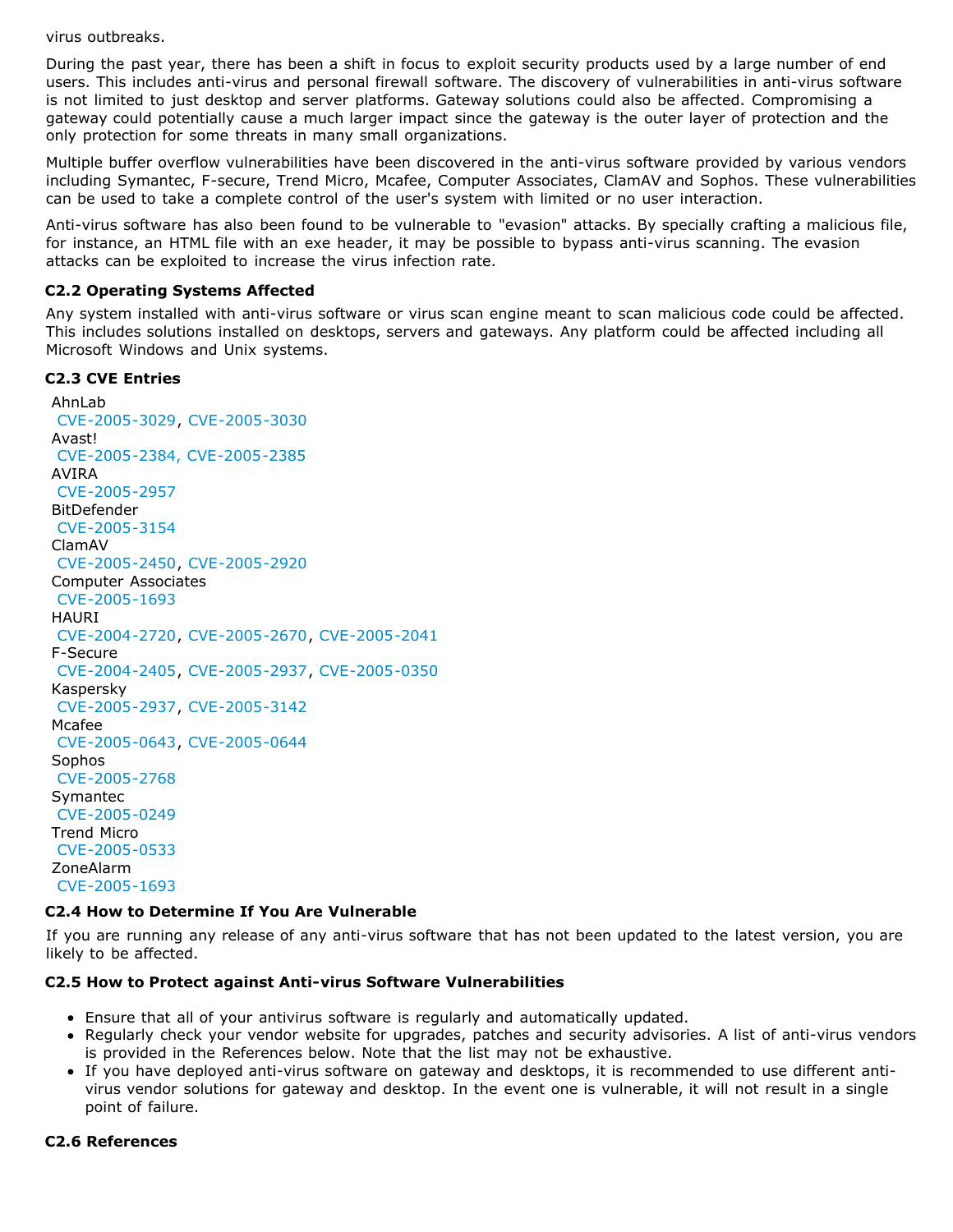Below is a list of anti-virus vendors to check for upgrades, patches and security advisories.

### Anti-virus Security Advisories

http://www.sans.org/newsletters/risk/display.php?v=4&i=6 (Symantec) http://www.sans.org/newsletters/risk/display.php?v=4&i=6 (F-Secure) http://www.sans.org/newsletters/risk/display.php?v=4&i=8#widely2 (Trend Micro) http://www.sans.org/newsletters/risk/display.php?v=4&i=12#widely1 (McAfee) http://www.sans.org/newsletters/risk/display.php?v=4&i=21#widely1 (Computer Associates) http://www.sans.org/newsletters/risk/display.php?v=4&i=30#widely1 (ClamAV) http://www.sans.org/newsletters/risk/display.php?v=4&i=38 (ClamAV) http://www.sans.org/newsletters/risk/display.php?v=4&i=34#other2 (HAURI) http://www.sans.org/newsletters/risk/display.php?v=4&i=35#widely2 (Sophos) http://www.sans.org/newsletters/risk/display.php?v=4&i=38#other2 (AhnLab and AVIRA) http://www.sans.org/newsletters/risk/display.php?v=4&i=42#other4 (AhnLab) http://www.sans.org/newsletters/risk/display.php?v=4&i=40#other3 (Kaspersky)

### Anti-virus Evasion Issues

```
http://www.kb.cert.org/vuls/id/968818
http://www.uniras.gov.uk/vuls/2004/380375/mime.htm
http://www.sans.org/newsletters/risk/display.php?v=4&i=43#other4
```
# Other Anti-virus Resources

http://www.cert.org/other\_sources/viruses.html http://www.virusbtn.com/ http://www.eicar.com/ http://www.wildlist.org/

# **C3. PHP-based Applications**

# **C3.1 Description**

PHP is the most widely used scripting language for the web. According to some reports, 50% of the Apache servers world-wide have PHP installed. A large number of Content Management Systems (CMS), portals, Bulletin Boards, Discussion Forums are written in PHP. There has not been a single week during the last year that a problem was not reported in some software using PHP. The typical vulnerabilities that have been exploited during the past year are:

- a. Vulnerabilities in the PHP package itself. Exploit code is available for some of these vulnerabilities.
- b. Remote File include vulnerabilities in the applications using PHP. These are very common and easy to exploit. These flaws allow an attacker to run code of his choice on the vulnerable web server.
- c. Remote Command Execution vulnerabilities in the applications using PHP. These are easy to exploit and the discoverers typically post a proof of concept code on the Internet. Santy worm resulted from such a vulnerability in the popularly used bulletin board- phpBB.
- d. SQL Injection vulnerabilities in the applications using PHP. These are easy to exploit and are actively used to recover password hashes for administrators of the PHP applications.
- e. Remote Code Execution vulnerabilities in libraries implemented using PHP. For instance, PHP XML-RPC and Pear XML-RPC libraries are used by a number of software projects. Lupper worm is exploiting remote code execution vulnerabilities in these libraries.

The last three types of vulnerabilities result from lack of sanitization of user-supplied input. The availability of web scanning tools has automated the process of finding these vulnerabilities.

# **C3.2 Affected Software**

Web servers that are not running the latest version of PHP package. If you are running other PHP software that is not at its latest version, the web server is most likely vulnerable.

#### **C3.3 CVE Entries**

# CVE-2004-0594, CVE-2005-3389, CVE-2005-3390

Note: These do not include the large number of CVE entries associated with a PHP-based applications.

# **C3.4 How to Determine If You Are at Risk**

Scanning the web servers periodically with Vulnerability Scanners is your best bet since the number of vulnerabilities in PHP applications reported every week can be difficult to keep track of, and especially if you are running a large number of PHP-based applications on your servers.

# **C3.5 How to Protect against PHP Vulnerabilities**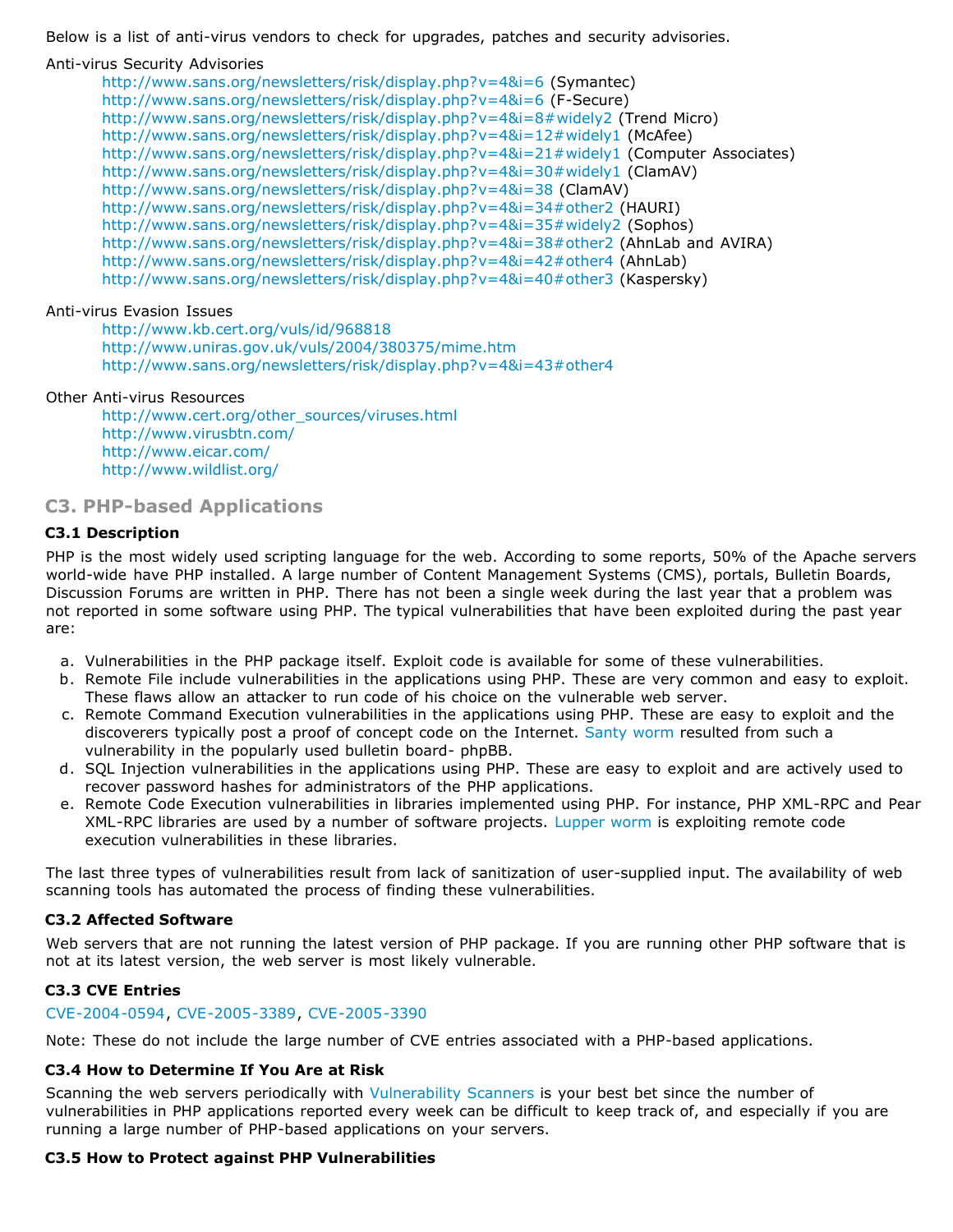- Apply all vendor patches for PHP and PHP-based applications.
- Frequent web scanning is recommended in environments where a large number of PHP applications are in use.
- Use the following PHP Configuration that is safer:
	- register globals (should be off)
	- allow url fopen (should be off)
	- magic\_gpc\_quotes (should be off for well written software, should be on for poorly written PHP 3 and PHP 4 scripts,)
	- $\circ$  safe mode and open basedir (should be enabled and correctly configured)
- Configure Apache mod\_security and mod\_rewrite filters to block PHP attacks.
- Use tools like Paros Proxy for conducting automated SQL Injection tests against your PHP applications.
- Upgrade to PHP 5 as it will eliminate many latent PHP security issues.
- Follow the "Least Privilege" principle for running PHP using tools like PHPsuExec, php\_suexec orsuPHP from suPHP.
- Use any Intrusion Prevention/Detection Systems to block/alert on malicious HTTP requests.

# **C3.6 References:**

PHP Vulnerabilities

http://www.hardened-php.net/advisory\_202005.79.html http://www.hardened-php.net/advisory\_152005.67.html http://www.hardened-php.net/advisory\_142005.66.html http://www.sans.org/newsletters/risk/display.php?v=3&i=50#widely4 http://www.sans.org/newsletters/risk/display.php?v=3&i=23#other1 http://www.sans.org/newsletters/risk/display.php?v=3&i=28#widely4 http://www.sans.org/newsletters/risk/display.php?v=3&i=48#exploit1

# Hardened PHP Project

http://www.hardened-php.net

OWASP Webpage (Contains tools and documents for testing Web Application Vulnerabilities) http://www.owasp.org

PHP Security Features http://au.php.net/features.safe-mode

# **C4. Database Software**

# **C4.1 Description**

Databases are a key element of many systems storing, searching or manipulating large amounts of data. They are found in virtually all businesses, financial, banking, customer relationship and system monitoring applications.

Due to the valuable information they store such as personal or financial details, the databases are often a target of attack. Since databases are extremely complex applications and are normally a collection of a number of programs, this results in a large number of attack vectors. The most common vulnerabilities in most database systems found today can be classified into:

- Buffer overflows in processes that listen on well known TCP/UDP ports
- SQL Injection via the web front end of the database
- Databases running in default configuration with default usernames and passwords
- Databases running with weak passwords for privileged accounts

There are many different database systems available. Some of the most common are Microsoft SQL Server (proprietary, runs on Windows), Oracle (proprietary, runs on many platforms), IBM DB2 (proprietary, runs on multiple platforms), MySQL and PostgreSQL (both open source and available on many platforms).

All modern relational database systems are port addressable, which means that anyone with readily available query tools can attempt to connect directly to the database, bypassing security mechanisms used by the operating system. For example, Microsoft SQL server can be accessed via TCP port 1433, Oracle via TCP port 1521, IBM DB2 via ports 523 and 50000 up, MySQL via TCP port 3306, and PostgreSQL via TCP port 5432.

During the past year, Oracle has issued cumulative updates that patch hundreds of vulnerabilities. Hence, even if all the vulnerabilities corrected via a cumulative patch are not of critical nature, the administrators are forced to apply the patches to correct a few critical issues.

Proof of concept exploits for many database flaws are readily available on the Internet.

# **C4.2 Operating Systems Affected**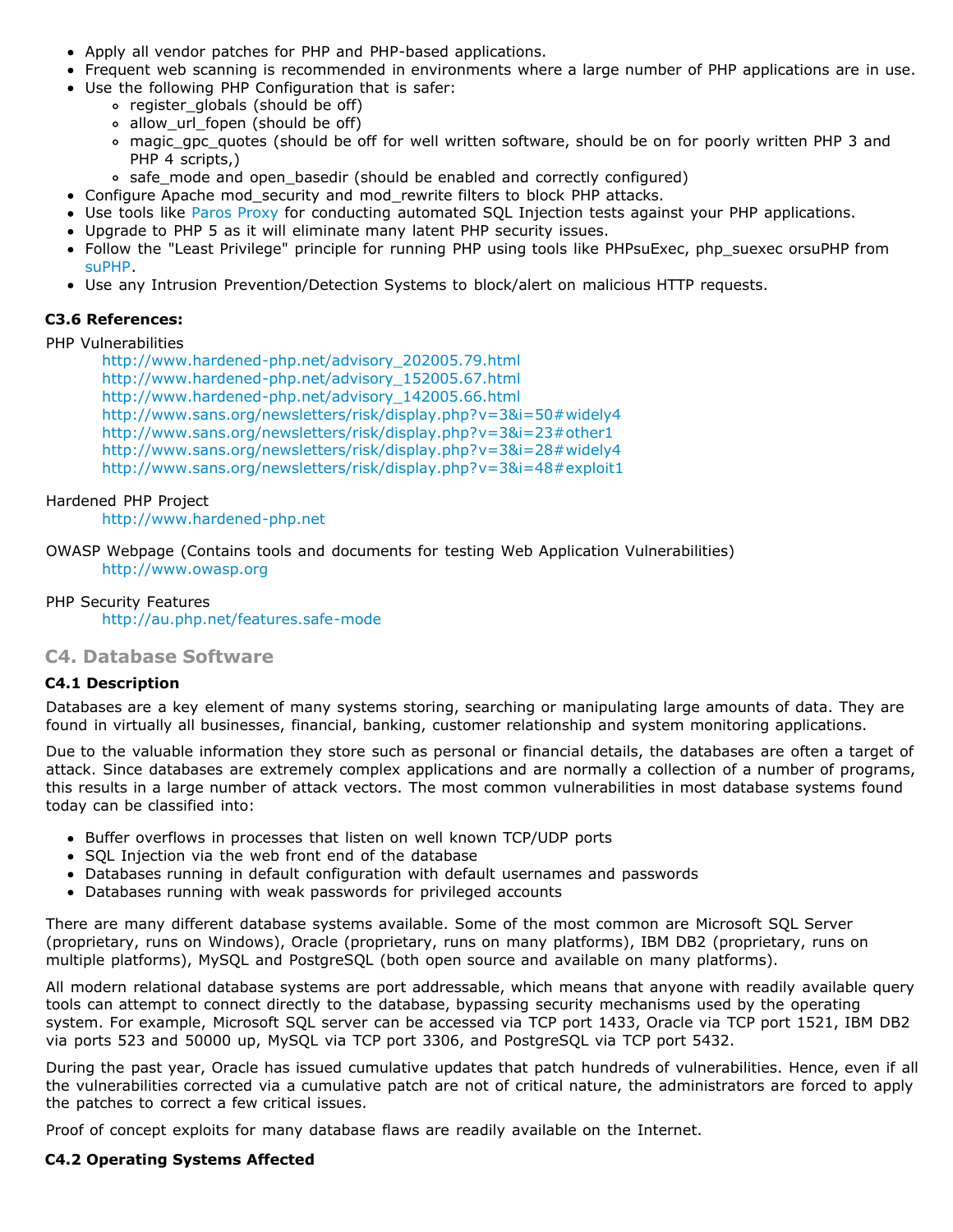The open source databases are available on virtually every operating system in common use today. Most commercial DBMS also run on multiple platforms

# **C4.3 CVE Entries**

These are the entries released since July 2004. Earlier vulnerabilities can be found in previous editions of the Top 20.

#### Oracle

CVE-2004-0637, CVE-2004-0638, CVE-2004-1338, CVE-2004-1363, CVE-2004-1364, CVE-2004-1365, CVE-2004-1366, CVE-2004-1369, CVE-2004-1370, CVE-2004-1371, CVE-2005-1495, CVE-2004-1774 Note: All CVEs from Oracle Cumulative Patch Updates have not been listed here.

MySQL CVE-2004-0627, CVE-2004-0628, CVE-2004-0836, CVE-2005-0684, CVE-2005-1274, CVE-2005-2558 PostgreSQL CVE-2005-0244, CVE-2005-0247 IBM DB2 CVE-2004-0795, CVE-2004-1372

#### **C4.4 How to Determine If You Are Vulnerable**

Because databases are often distributed as components of other applications, it is possible for a database to have been installed without administrators realizing it. Databases may therefore remain unpatched or in vulnerable default configurations. It is not sufficient to check a simple list of the applications that have been installed! This was graphically demonstrated when the SQL Slammer worm attacked the Microsoft Data Access Component (MDAC), which is included in many applications.

Perform a vulnerability scan on systems to determine whether DBMS software is available, accessible and vulnerable. You can use any vulnerability scanners or tools from database vendors such as MySQL Network Scanner, Microsoft SQL server tool.

# **C4.5 How to Protect Against Database Vulnerabilities**

- Ensure that all DBMS are patched up to date. Unpatched or outdated versions are likely include vulnerabilities. Check vendor sites for patch information. Remain up to date with the vulnerabilities and alerts announced by the vendors:
	- Oracle Security Alerts (http://otn.oracle.com/deploy/security/alerts.htm)
	- MySQL (http://lists.mysql.com/)
	- PostgreSQL (http://www.postgresql.org/community/)
	- o Microsoft SQL (http://www.microsoft.com/technet/security/bulletin/notify.mspx)
	- IBM DB2 (http://www-306.ibm.com/software/data/db2/udb/support/)
- Ensure that the DBMS and applications have been secured:
	- Use minimal privileges.
		- Remove/change default passwords on the database's privileged and system accounts before deploying the system on the network.
		- Use stored procedures where possible.
		- Remove/disable unnecessary stored procedures.
		- Set length limits on any form fields.
		- There are several useful resources to help secure DBMS mentioned in the references section.
- Use firewalls or other network security devices to restrict network access to the ports associated with database services.
- Do not trust user input! Ensure that the applications linked to databases clean all user input at the server side to avoid attacks such as SQL injection (see http://www.sans.org/rr/whitepapers/securecode/23.php)

# **C4.6 References**

SANS Reading Room on Database Security

http://www.sans.org/rr/catindex.php?cat\_id=3

Oracle

SANS Comprehensive Security Checklist for Oracle http://www.sans.org/score/oraclechecklist.php https://store.sans.org/store\_item.php?item=80

CIS Oracle Benchmark Tool http://www.cisecurity.org/bench\_oracle.html

Oracle security information can be found at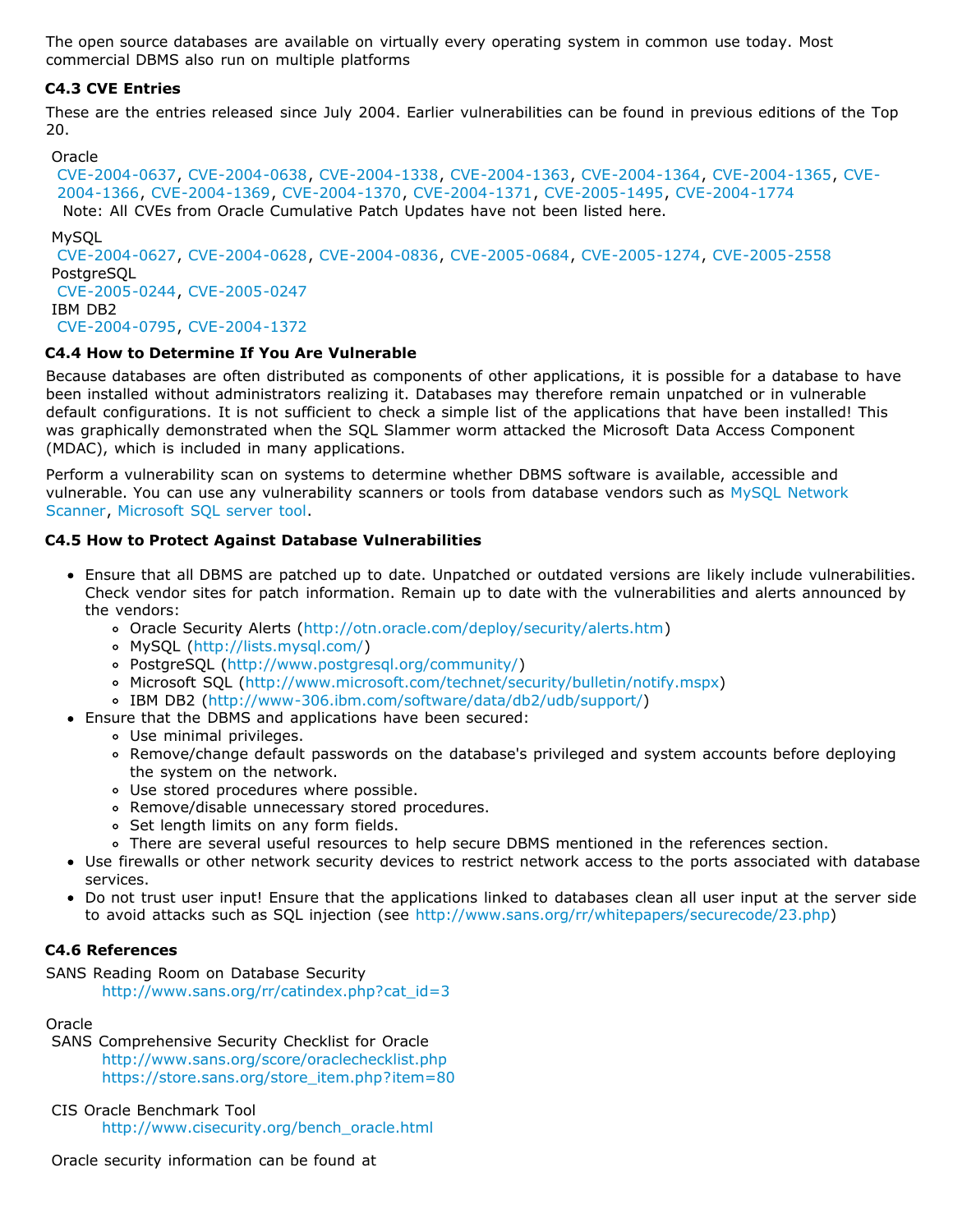http://www.petefinnigan.com/orasec.htm http://otn.oracle.com/deploy/security/index.html

## MySQL

SecurityFocus step-by-step guide to securing MySQL http://www.securityfocus.com/infocus/1726

# MySQL Security

http://dev.mysql.com/doc/mysql/en/Security.html

PostgreSQL Security Guide http://www.postgresql.org/docs/7/interactive/security.html

# Microsoft SQL Security Guide

http://www.microsoft.com/sql/techinfo/administration/2000/security/default.mspx

# IBM DB2

http://www.net-security.org/dl/articles/Securing\_IBM\_DB2.pdf

# **C5. File Sharing Applications**

# **C5.1 Description**

Peer to Peer File Sharing Programs (P2P) are used by a rapidly growing user base. These applications are used to download and distribute data such as music, video, graphics, text, source code etc. P2P applications are also used legitimately for distribution of OpenSource/GPL binaries and ISO images of bootable Linux distributions. However, often times the data is either of a questionable nature or is copyrighted.

P2P programs operate through a distributed network of clients, sharing directories of files or entire hard drives of data. Clients participate by downloading files from other users, making their data available to others and coordinating file searches for other users.

Most of the P2P programs use a set of default ports but they can automatically or manually be set to use different ports if necessary to circumvent detection, firewalls, or egress filters. The trend seems to be moving towards the use of http wrappers and encryption to easily bypass corporate restrictions.

The main threats arising from P2P software are:

- Remotely exploitable vulnerabilities in P2P applications that can be used to compromise P2P clients or servers.
- Viruses and bots use P2P shared folders for spreading by copying malicious files into these folders with enticing filenames.
- P2P software is generally bundled with spyware and adware software. This increases the spyware/adware infection in an organization.
- Attackers can masquerade malicious files as legitimate music or video files. When the users download these files, their system can be infected and used as a "bot".
- P2P shares typically have no passwords or weak passwords, a flaw that can be exploited to infect the share with malicious files.
- An organization can be liable to lawsuits for copyright infringement.
- P2P traffic can contribute substantially to overall bandwidth and make other mission-critical applications slower. This can be especially threatening to quality of service for voice and video traffic in an organization.

Exploit code is available for some of the buffer overflow vulnerabilities in the P2P software. According to Symantec's research, in the second half of 2004, 6% of internet attacks tried to exploit vulnerabilities in eDonkey and another 5% in Gnutella.

The number of threats using P2P, IM, IRC, and CIFS within Symantec's top 50 malicious code reports has increased by 39% over the previous six-month period.

# **C5.2 Operating Systems Affected**

There are versions of P2P software available for all Windows operating systems currently in use, along with versions for Linux, UNIX and MacOS systems.

# **C5.3 CVE Entries**

CVE-2004-1114, CVE-2004-1286, CVE-2004-1892, CVE-2004-2433, CVE-2005-0595, CVE-2005-1806

# **C5.4 How to Determine If You Are Vulnerable**

Detecting P2P activity on the network can prove to be challenging.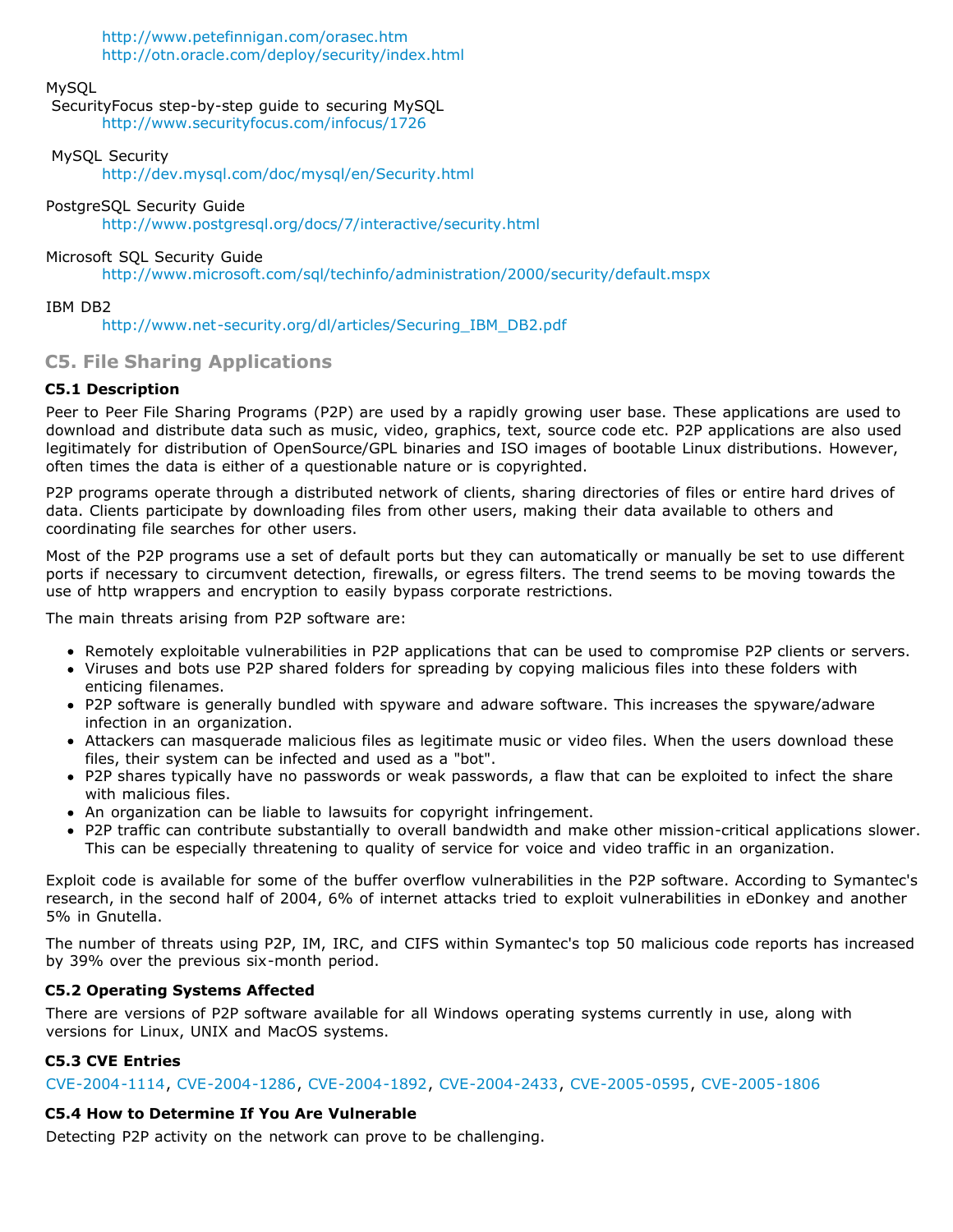- It is possible to detect P2P software running on your network by monitoring traffic for common ports used by the software or by searching traffic for certain application layer strings commonly used by P2P software. Please see the end of this item for a listing of ports often used by P2P.
- There are a number of applications and services that can assist in detection or prevention of P2P traffic. Some host based intrusion prevention software can prevent the installation or execution of P2P applications.
- Network based Intrusion Detection/Prevention products can detect/prevent P2P traffic from entering or leaving the network or monitor the P2P traffic.
- Monitoring your WAN connections with applications such as NTOP can also reveal P2P traffic.
- You may also wish to scan network storage locations for content commonly downloaded by users, including \*.mp3, \*.wma, \*.avi, \*.mpg, \*.mpeg, \*.jpg, \*.gif, \*.zip, \*.torrent, and \*.exe.
- Monitoring volumes for sudden decreases in free disk space can also be useful.
- Scanners often have a plug-in to detect running P2P applications, and for Microsoft Windows machines, SMS can be used to scan for executables that are installed on workstations.

# **C5.5 How to Protect against P2P Software Vulnerabilities**

- Regular users should not be permitted to install software, especially peer to peer applications. To prevent regular users from installation of unauthorized software, it is recommended to deny Administrative level privileges for regular users. To prevent accidental installation of unauthorized software by Administrator level users, tools like Microsoft DropMyRights can be used for securing of any Web browsers and mail clients. In Active Directory environments, Software Restriction Group Policies can be used in order to block known types of binaries from execution.
- Egress filtering should restrict access to any ports not required for business purposes, although as more P2P applications move to http, this will prove less effective.
- Monitor your network for P2P traffic and address violations of policy through appropriate channels. That can be achieved by monitoring of firewall, IDS logs. Enterprise solutions are available for detection and blocking of unauthorized P2P and IM connections.
- On individual workstation tools like Microsoft PortQry and Port Reporter can be used to monitor and log unusual network activity.
- Use enterprise-wide anti-virus and antispyware products and ensure that updates are performed daily.
- Use host-based firewalls in addition to perimeter firewalls. Windows XP and Windows 2003 include Windows firewall, which provides adequate protection if properly configured. A variety of third-party host based firewalls (ZoneAlarm, Sygate, Outpost) provide additional functionality and flexibility. Windows 2000, XP and 2003 systems can use IPSec policies in order to provide port filtering of unnecessary network traffic. In Active Directory environments, IPSec policies and Windows Firewall configuration (for Windows XP SP2 and Windows 2003 SP1) can be managed centrally through Group Policies.
- Disable Simple file sharing feature of Windows XP, if not explicitly required: Start Settings -Control Panel Folder Options - Tab View - Disable (uncheck) setting Use Simple File Sharing - Apply - OK.
- Monitor systems for presence of unknown executables and unauthorized modification of system files. Software products like Tripwire (there are commercial and open source versions of the product) can be used to detect changes in files.

#### **Common protocols and ports used by peer-to-peer applications**

| P <sub>2</sub> P<br><b>Service</b> | port range, TCP | Default/primary port or Default/primary port or<br>port range, UDP |
|------------------------------------|-----------------|--------------------------------------------------------------------|
| BearShare                          | 6346            |                                                                    |
| lBittorrent                        | 2181, 6881-6999 |                                                                    |
| lBlubster                          |                 | 41170-41350                                                        |
| eDonkey                            | 4661-4662       | 5737                                                               |
| eDonkey2000                        | 14661-4662      | 4665                                                               |
| eMule                              | 4661-4662,4711  | 4665,4672                                                          |
| <b>Gnutella</b>                    | 6346/6347       | 6346/6347                                                          |
| Grouper                            | 8038            | 8038                                                               |
| Kazaa                              | 1214            | 1214                                                               |
| Limewire                           | 6346/6347       | 6346/6347                                                          |
| Morpheus                           | 6346/6347       | 6346/6347                                                          |
| Shareaza                           | 6346            | 6346                                                               |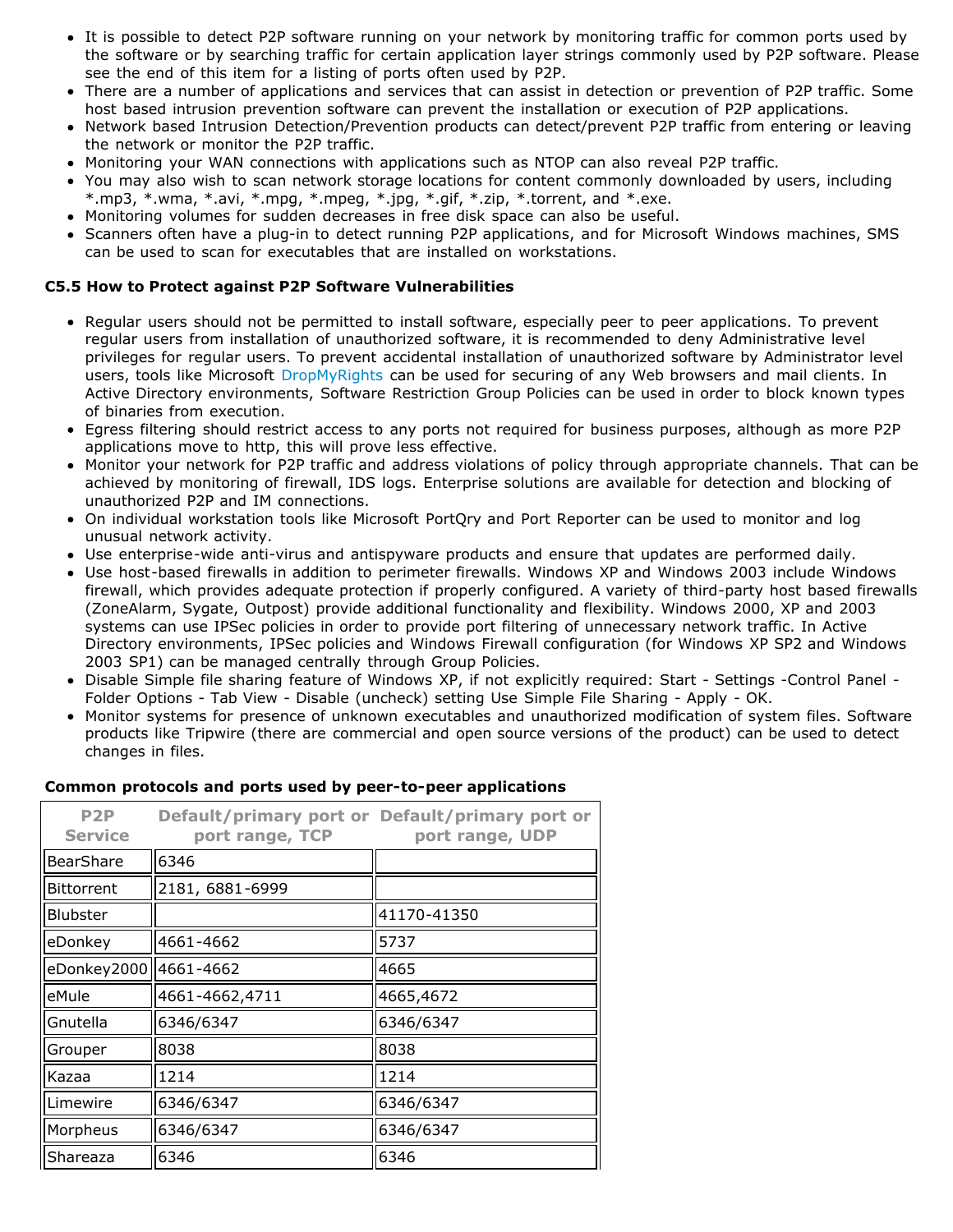| ٠.         |                   | --- |
|------------|-------------------|-----|
| Wi<br>ïnMx | מה:<br>$\epsilon$ | ັ   |

# **C5.6 References**

US DHS Information Bulletin "Unauthorized Peer-to-Peer (P2P) Programs on Government Computers" http://www.dhs.gov/interweb/assetlibrary/IAIP\_UnauthorizedP2PProgramsGovtComp\_041905.pdf Federal Law Enforcement Announces Operation D-Elite, Crackdown on P2P Piracy Network: First Criminal Enforcement Against BitTorrent Network Users http://www.usdoj.gov/criminal/cybercrime/BitTorrent.htm Cyber Security Tip ST05-007 - Risks of File-Sharing Technology http://www.us-cert.gov/cas/tips/ST05-007.html Risks of P2P File Sharing http://www.ftc.gov/bcp/workshops/filesharing/presentations/hale.pdf Symantec Internet Security Threat Report - Trends for July 04- December 04 Volume VII, Published March 2005 http://ses.symantec.com/pdf/ThreatReportVII.pdf Securing Windows XP Professional in a Peer-to-Peer Networking Environment http://www.microsoft.com/technet/security/smallbusiness/prodtech/windowsxp/sec\_winxp\_pro\_p2p.mspx Identifying P2P users using traffic analysis - Yiming Gong - 2005-07-21 http://www.securityfocus.com/infocus/1843 Sinit P2P Trojan Analysis http://www.lurhq.com/sinit.html How to block specific network protocols and ports by using IPSec (MS KB article 813878) http://support.microsoft.com/kb/813878 Using Software Restriction Policies to Protect Against Unauthorized Software http://www.microsoft.com/technet/prodtechnol/winxppro/maintain/rstrplcy.mspx Availability and description of the Port Reporter tool (MS KB article 837243) http://support.microsoft.com/kb/837243 New features and functionality in PortQry version 2.0 (MS KB article 832919) http://support.microsoft.com/default.aspx?kbid=832919 Log Parser 2.2 http://www.microsoft.com/technet/scriptcenter/tools/logparser/default.mspx Browsing the Web and Reading E-mail Safely as an Administrator (DropMyRights) http://msdn.microsoft.com/library/default.asp?url=/library/en-us/dncode/html/secure11152004.asp Peer-to-Peer (P2P) Security and QoS Frequently Asked Questions (CheckPoint) http://secureknowledge.checkpoint.com/pub/sk/docs/public/firewall1/ng/pdf/p2p\_faq.pdf

# **C6. DNS Software**

#### **C6.1 Description**

The Domain Name System (DNS) is a critical Internet mechanism that primarily facilitates the conversion of globally unique host names into a corresponding globally unique Internet Protocol address using a distributed database scheme. The DNS relies on a confidence model developed in an era of mutual trust that is vastly different from today's generally hostile Internet. Because of the changed nature of the Internet, the DNS is prone to many types of transaction attacks that take advantage of that trust, including cache poisoning, domain hijacking, and man-in-the-middle redirection. During the past year, DNS cache poisoning vulnerabilities were exploited to redirect users to malicious domains to install malware on users' systems. Open recursive DNS servers are actively being used as DDoS reflectors providing a huge amplification factor.

# **C6.2 Affected Software**

- Symantec Gateway Security
- Symantec Enterprise Firewall
- Symantec VelociRaptor
- DNSmasq DNS Server
- Windows NT and Windows 2000 (prior to SP3) DNS servers in the default configuration
- Windows DNS server forwarding requests to a BIND DNS server running version 4.x or 8.x
- Windows DNS server forwarding requests to another vulnerable Windows DNS server

# **C6.3 CVE Entries**

CVE-2005-0817, CVE-2005-0877

#### **C6.4 How to Determine If You Are at Risk**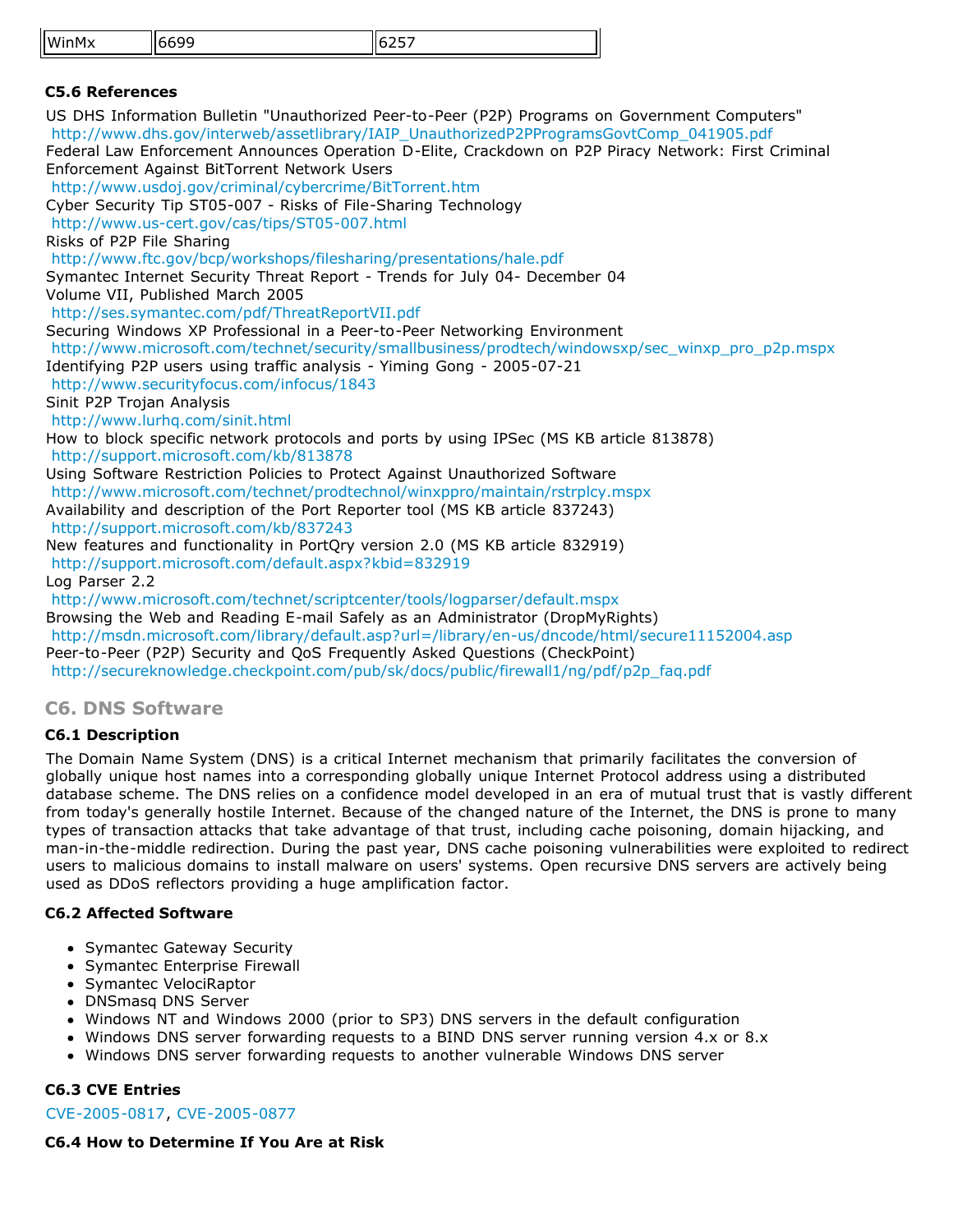All Internet users are at risk of having incorrect data being returned from DNS queries. If scanning the DNS servers under your control shows that the current version or patch(es) released by the appropriate DNS software vendor have not been installed, your DNS server(s) are at risk.

A proactive approach to maintaining the security of any DNS server is to subscribe to one of the customized alerting and vulnerability reports, such as those available from SANS, Secunia, and others, or by keeping up with advisories posted at the Open Source Vulnerability Database (http://www.osvdb.org). In addition to security alerts, an updated vulnerability scanner can be highly effective in diagnosing any potential vulnerabilities in DNS servers.

# **C6.5 How to Protect against DNS Vulnerabilities**

As with any software package, updates and patches to DNS server software must be applied as soon as they are available and have been tested for any impact to local network operations.

To generally protect against DNS vulnerabilities:

- Apply all vendor patches or upgrade DNS servers to the latest version. For more information about hardening a DNS installation, see the articles about securing name services as referenced in CERT's UNIX Security Checklist.
- Apply appropriate firewall rules for any DNS servers inside a network that are not required to be accessible from the Internet.
- To secure the zone transfers between a primary and a secondary DNS server in a cryptographic way, configure the servers to use the DNS Transaction Signatures (TSIG).
- Jail: In Unix, to prevent a compromised DNS service from exposing one's entire system, restrict the service so that it runs as a non-privileged user in a chroot()ed directory.
- Do not allow your recursive DNS servers to be used except by your own network blocks unless required. Firewalls or DNS configurations files can prevent this scenario in most cases. Disabling recursion and glue fetching assists in defending against DNS cache poisoning.
- Consider signing your entire zone using DNS Security Extensions (DNSSEC).
- On most systems running BIND, the command "named -v" will show the installed version enumerated as X.Y.Z where X is the major version, Y is the minor version, and Z is a patch level. Currently the two major versions for BIND are 8 and 9. The Internet Systems Consortium recommends that all BIND users migrate to version 9 as soon as possible.
- DNS servers are integrated into many common products such as firewalls, enterprise network servers, and security appliances. All Internet-facing servers, appliances, and systems must be checked to ensure that any embedded DNS software is updated and maintained per the vendor's recommendations.
- Servers that are not specifically designed to support DNS transactions (for example, mail, web, or file servers) should not be running a DNS server application or daemon unless absolutely necessary.
- Do not allow your recursive DNS servers to be used except by your own network blocks unless required. Firewalls or DNS configurations files can prevent this scenario in most cases.

# **C6.6 References**

DNS Vulnerabilities

http://www.sans.org/newsletters/risk/display.php?v=4&i=11 http://www.sans.org/newsletters/risk/display.php?v=4&i=14#widely1 http://isc.sans.org/presentations/dnspoisoning.php http://thekelleys.org.uk/dnsmasq/doc.html http://www.icir.org/vern/papers/reflectors.CCR.01/node8.html

# DNS Version Survey and Server Software

http://mydns.bboy.net/survey/ http://www.dns.net/dnsrd/servers/

#### Inner Workings of DNS

http://www.internic.net/faqs/authoritative-dns.html http://www.sans.org/rr/whitepapers/dns/ http://www.cert.org/archive/pdf/dns.pdf http://www.isc.org/index.pl http://www.microsoft.com/windows2000/technologies/communications/dns/default.mspx http://www.dns.net/dnsrd/

#### DNSSEC Deployment

http://www.dnssec-deployment.org/ http://www.dnssec.net http://csrc.nist.gov/publications/drafts/DRAFT-SP800-81.pdf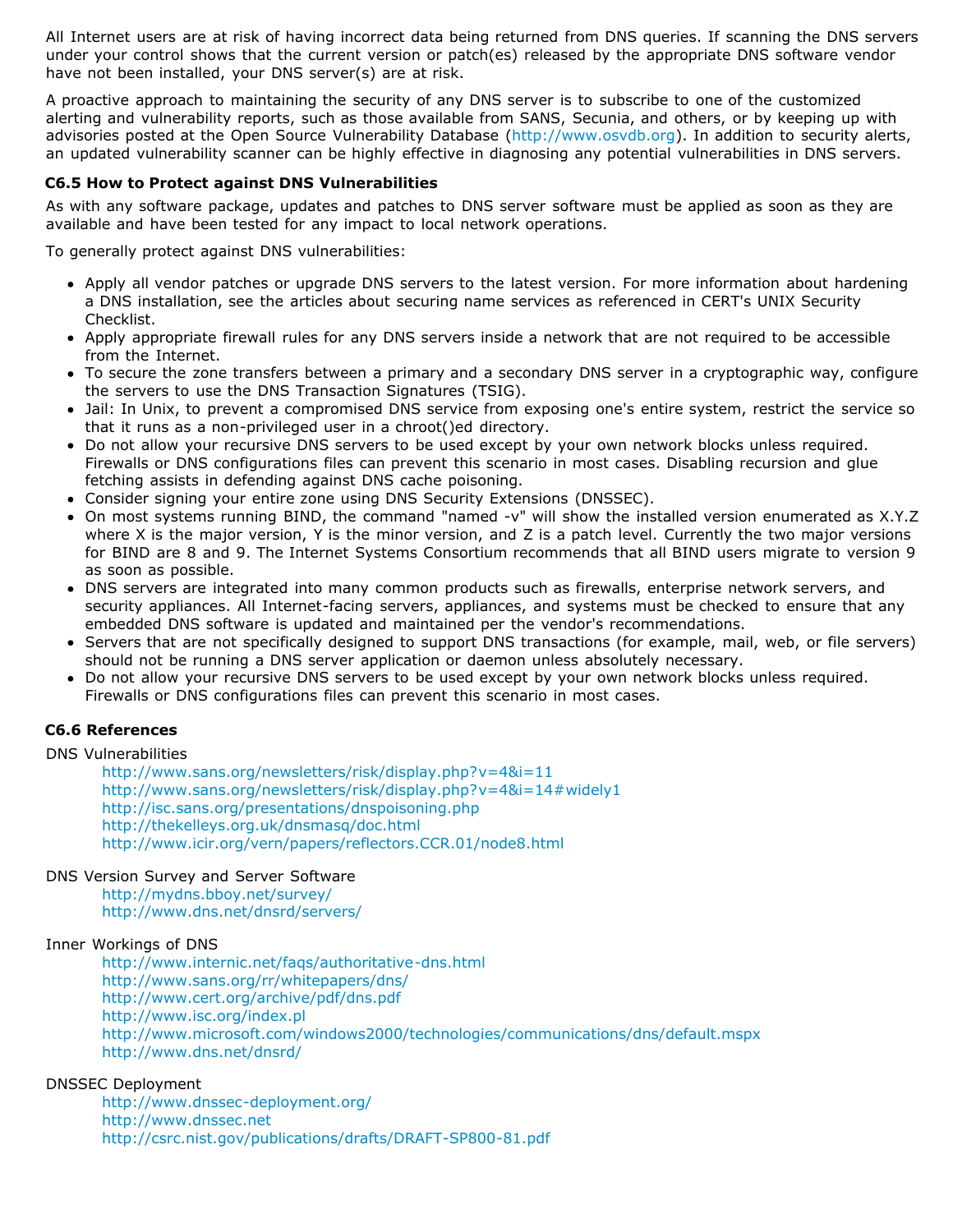#### DNS Security Best Practices

http://www.cymru.com/Documents/secure-bind-template.html http://www.softpanorama.org/DNS/security.shtml http://cookbook.linuxsecurity.com/sp/bind\_hardening8.html http://www.isc.org/index.pl?/sw/bind/bind-security.php

# **C7. Media Players**

#### **C7.1 Description**

Media players are popularly used and have an install base of millions of systems. The increase in broadband connections has facilitated more content being downloaded in the form of multimedia files such as movies, video or music. This content is embedded into Web pages, presentations, or integrated into multimedia applications.

Media players can end up on systems through default installations or bundled with other software. Typically browsers are set up to "conveniently" download and open media files without requiring user interaction.

A number of vulnerabilities have been discovered in various media players during last year. Many of these vulnerabilities allow a malicious webpage or a media file to completely compromise a user's system without requiring much user interaction. The user's system can be compromised simply upon visiting a malicious webpage. Hence, these vulnerabilities can be exploited to install malicious software like spyware, Trojans, adware or keyloggers on users' systems. Exploit code is publicly available in many instances.

Some of the more popular media players include:

- Windows: Windows Media Player, RealPlayer, Apple Quicktime, Winamp, iTunes
- Mac OS: RealPlayer, Quicktime, iTunes
- Linux/Unix: RealPlayer, Helix Player

#### **C7.2 Operating Systems Affected**

Microsoft Windows, Unix/Linux and Apple Mac OS X

#### **C7.3 CVE Entries**

RealPlayer and Helix Player

CVE-2004-0550, CVE-2004-1094, CVE-2004-1481, CVE-2005-0189, CVE-2005-0191, CVE-2005-0455, CVE-2005-0611, CVE-2005-0755, CVE-2005-1766, CVE-2005-2052, CVE-2005-2054, CVE-2005-2055, CVE-2005- 2710, CVE-2005-2055 iTunes CVE-2005-0043, CVE-2005-1248 Winamp CVE-2004-0820, CVE-2004-1119, CVE-2004-1150, CVE-2004-1896, CVE-2005-2310 Quicktime CVE-2004-0431, CVE-2004-0926, CVE-2005-2743, CVE-2005-2753, CVE-2005-2754 Windows Media Player CVE-2004-1244, CVE-2004-1324 Macromedia Flash Player CVE-2005-2628

#### **C7.4 How to Determine If You Are at Risk**

If you run any of these players, and you are not running the most recent version with all applicable patches, you are vulnerable to the associated attacks. Periodic system reviews of installed software can be used to track unintended media player installations.

#### **C7.5 How to Protect against These Vulnerabilities**

Following are some common approaches to protect against these vulnerabilities:

- Keep the media players updated with all the latest patches. Most players support updating via the help or tools menus.
- Carefully review default installations of operating systems and other products to ensure they do not include unwanted media players. Configure operating systems and browsers to prevent unintentional installation.
- Use Intrusion Prevention/Detection Systems and Anti-virus and Malware Detection Software to block malicious media files.

#### **C7.6 References**

RealNetworks Media Player Products Home Page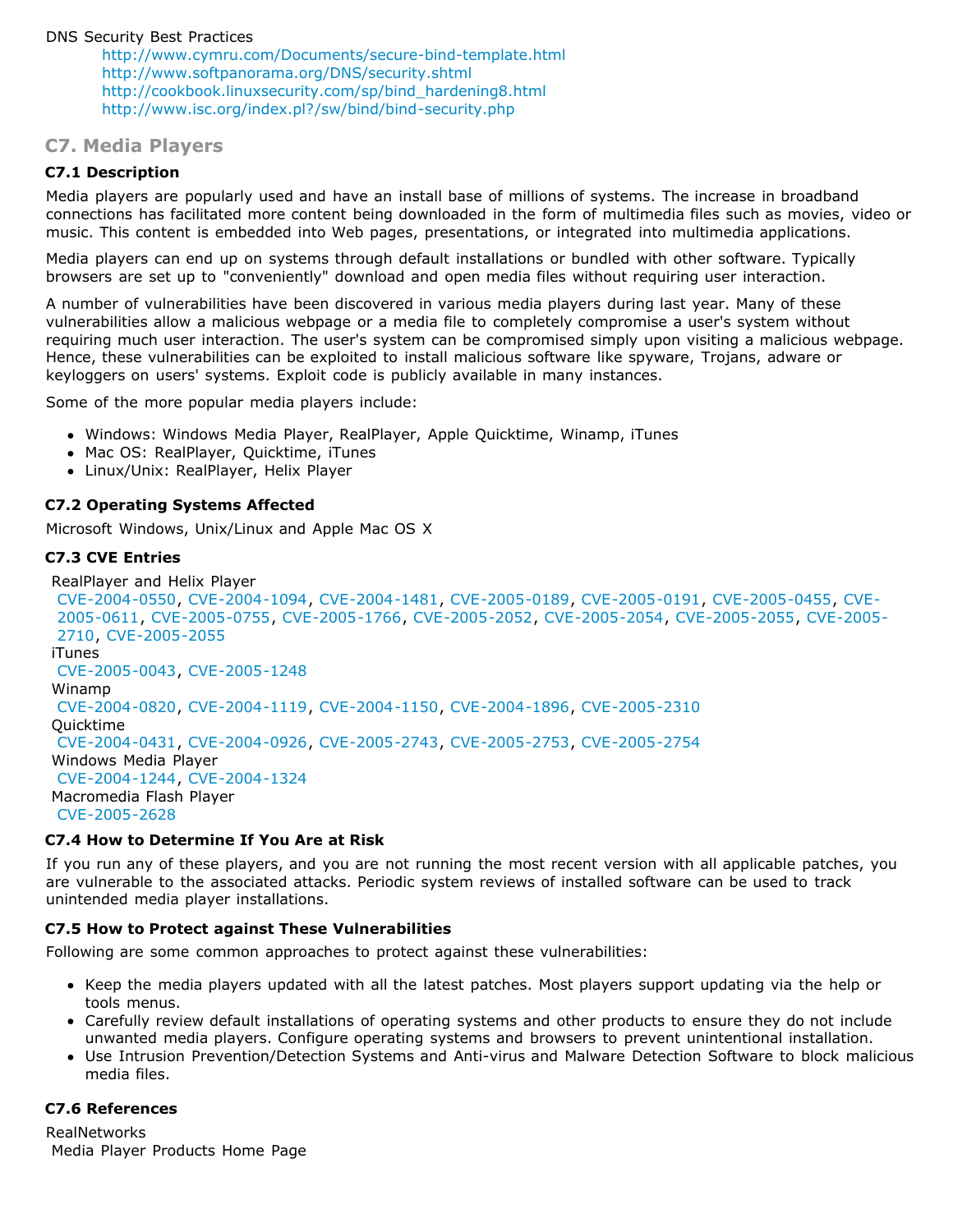#### http://www.realnetworks.com/products/media\_players.html

#### Security Reports

http://service.real.com/help/faq/security/

http://service.real.com/help/faq/security/051110\_player/EN/ http://www.sans.org/newsletters/risk/display.php?v=4&i=40#widely1 http://www.sans.org/newsletters/risk/display.php?v=4&i=25#widely2 http://www.sans.org/newsletters/risk/display.php?v=4&i=16#widely2 http://www.sans.org/newsletters/risk/display.php?v=4&i=10#exploit1 http://www.sans.org/newsletters/risk/display.php?v=4&i=9#widely2 http://www.sans.org/newsletters/risk/display.php?v=3&i=43#widely1 http://www.sans.org/newsletters/risk/display.php?v=3&i=39#widely1 http://www.sans.org/newsletters/risk/display.php?v=3&i=23#widely4

# Helix Player

Home Page

https://player.helixcommunity.org/

### News, Including Security Announcements

https://helixcommunity.org/news/

#### Apple

QuickTime Home Page http://www.apple.com/quicktime/

iTunes Home Page

http://www.apple.com/itunes/

Apple Security Updates

http://docs.info.apple.com/article.html?artnum=61798

QuickTime Support

http://www.apple.com/support/quicktime/

#### Security Reports

http://www.sans.org/newsletters/risk/display.php?v=4&i=45#widely2 http://www.sans.org/newsletters/risk/display.php?v=4&i=19#widely3 http://www.sans.org/newsletters/risk/display.php?v=4&i=2#widely3 http://www.sans.org/newsletters/risk/display.php?v=4&i=3#exploit1

#### Nullsoft Winamp

Home Page

http://www.winamp.com/ http://www.winamp.com/about/news.php

#### Security Reports

http://www.sans.org/newsletters/risk/display.php?v=4&i=5#widely1 http://www.sans.org/newsletters/risk/display.php?v=3&i=47#widely1 http://www.sans.org/newsletters/risk/display.php?v=3&i=36#widely1 http://www.sans.org/newsletters/risk/display.php?v=3&i=34#widely1

#### Microsoft Windows Media Player

Home Page

http://www.microsoft.com/windows/windowsmedia/default.aspx

#### Windows Media Player 10 Security

http://www.microsoft.com/windows/windowsmedia/mp10/security.aspx

#### Microsoft Security Bulletin Search

http://www.microsoft.com/technet/security/current.aspx

#### Security Reports

http://www.sans.org/newsletters/risk/display.php?v=3&i=51#04.51.1 http://www.sans.org/newsletters/risk/display.php?v=4&i=6#widely5

#### Macromedia Flash Player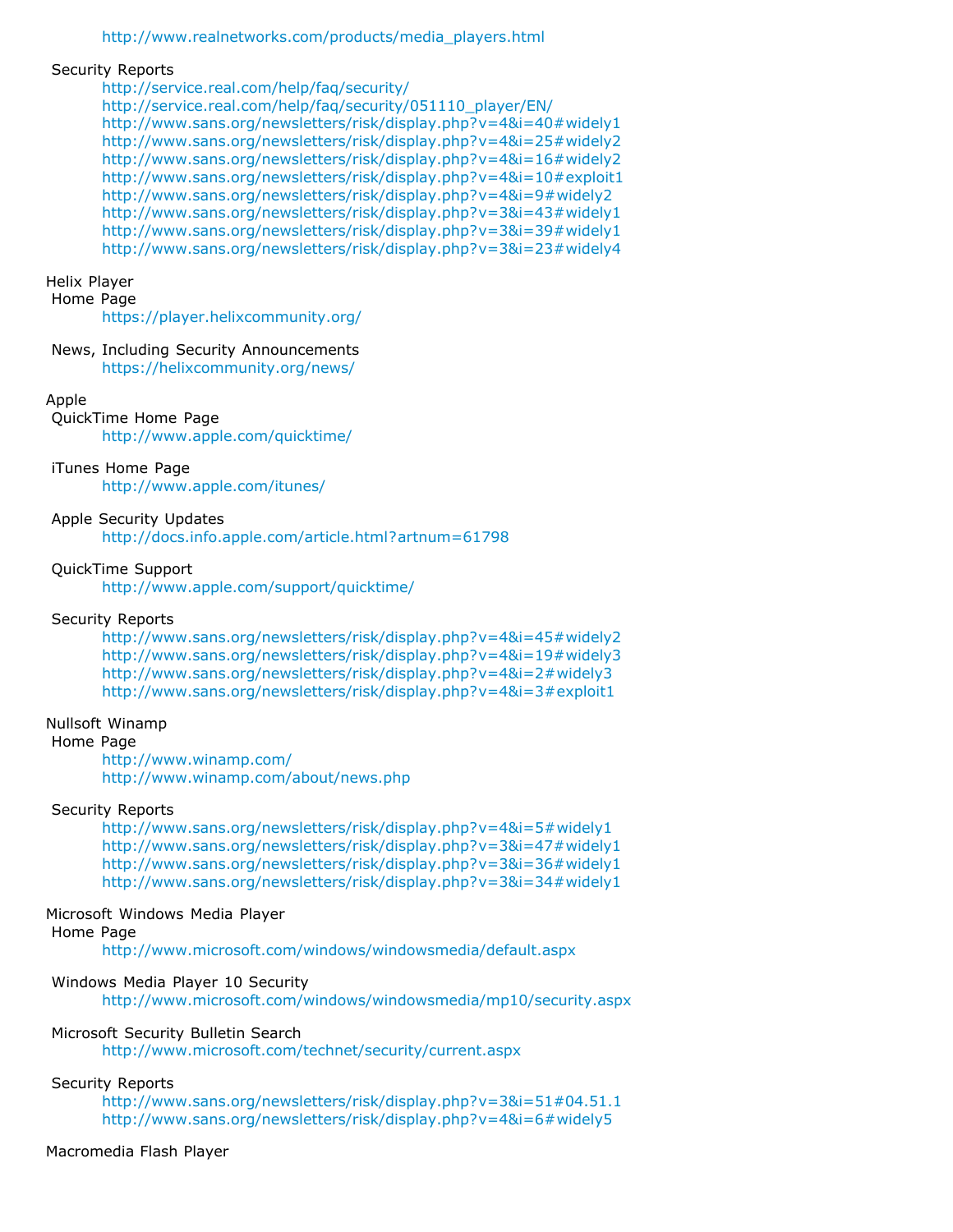Homepage

http://www.macromedia.com/software/flashplayer

### Security Reports

http://www.sans.org/newsletters/risk/display.php?v=4&i=45#widely3

# **C8. Instant Messaging Applications**

# **C8.1 Description**

Instant Messaging (IM) applications are being used today by millions of users both for personal and business purposes. IM applications are available for virtually all platforms including the handheld devices. Today's most popular IM applications are:

Yahoo! Messenger, AOL Instant Messenger, MSN Messenger, Jabber, Trillian, Skype and IRC. GoogleTalk has just been released and is also gaining ground. A web version of many of these applications is also available whereby a user does not need to install the IM client on his system. These applications provide an increasing security threat to an organization. The major threats are the following:

- a. Vulnerabilities in IM applications that could be used to compromise a user's system. During last year buffer overflows were discovered in the AIM URI handler as well as MSN Messenger PNG Image Processing. Exploit code is available for these vulnerabilities.
- b. Most of these applications have the capability of transferring files. This feature is being currently exploited by many IM worms to infect users' systems with malware.
- c. The file transfers can also result in leaking sensitive information.
- d. Many worms and bots use IRC channels to communicate with the attacker. The IRC channels can also be used for launching DDoS attacks.
- e. Some of these applications can carry voice data, which in addition to file transfers, may result in rogue bandwidth utilization.

# **C8.2 Operating Systems Affected**

Instant Messaging Applications are available for all platforms including Windows, UNIX and Mac OS.

# **C8.3 CVE Entries**

CVE-2004-0597, CVE-2004-0636, CVE-2005-0243, CVE-2005-0562, CVE-2005-3265, CVE-2005-3267

# **C8.4 How to Protect against IM Vulnerabilities**

- Establish corporate policy outlining "appropriate" IM usage within the company. Run routine audits of Firewall and Proxy logs to enforce IM usage policy.
- Restrict the end users' ability to install software on the client workstation. Can be done by revoking workstation admin rights.
- Ensure that any installed messenger software such as Yahoo, MSN, AOL, Trillian etc is up to date with all vendor patches.
- Configure any Intrusion Prevention/Detection Systems to alert on any file transfers that use any of the messaging programs.
- If the site security policy permits:
	- Block the following ports at the firewall. Note that this does not offer a complete protection since some of these applications can bypass firewall rules.
		- **1503/tcp: MSN Messenger Application Sharing**
		- 1863/tcp: Microsoft .NET Messenger, MSN Messenger
		- 4443/tcp: Yahoo Messenger File Sharing
		- **5050/tcp: Yahoo Messenger**
		- 6891/tcp: MSN Messenger File Transfers
		- 5190-5193/tcp: AOL Instant Messenger
		- 13324-13325/tcp: MSN Messenger Audio and Video Conferencing
		- 5222-5223/tcp: Google Talk
		- $-4000/$ udp ICQ
	- Block access to webpages containing links with URLs such as "aim:" or "ymsgr:". This can prevent exploitation of the flaws in the URI handlers. Another option is to carefully remove just these registry keys in the "HKEY\_CLASSES\_ROOT".
	- For AOL block the following destination: oscar.login.aol.com
	- For Google Talk, block the following destination: talk.google.com
	- Yahoo Instant Messenger will tunnel its traffic over a variety of ports, including finger, discard, chargen and smtp. To be effective, block the following destination in addition to its ports above: cs.yahoo.com &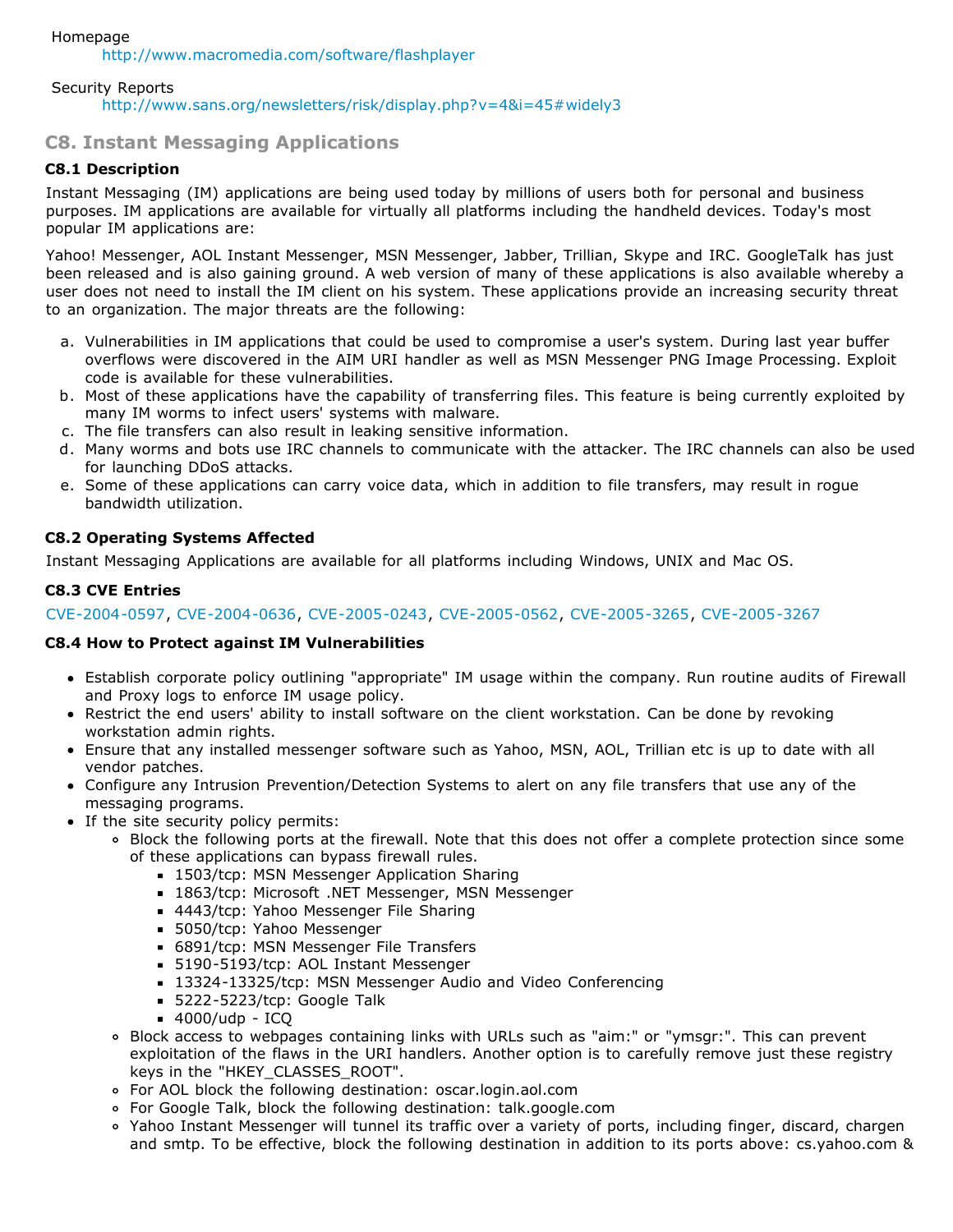scsa.yahoo.com

- Use software restriction policies or other mechanisms to prevent execution of the instant messenger clients such as msmsgs.exe, aim.exe, ypager.exe, icq.exe, trillian.exe.
- Filter all HTTP traffic through an authenticating proxy server. A proxy server will give you additional abilities to filter IM traffic.

# **C8.5 References**

Threats to Instant Messaging

http://securityresponse.symantec.com/avcenter/reference/threats.to.instant.messaging.pdf http://www.eweek.com/article2/0,1895,1864869,00.asp

#### IM Buffer Overflows

http://www.sans.org/newsletters/risk/display.php?v=3&i=32#widely1 (AOL) http://www.sans.org/newsletters/risk/display.php?v=4&i=6#widely5 (Windows and MSN Messenger) http://www.sans.org/newsletters/risk/display.php?v=4&i=15#widely7 (MSN Messenger) http://www.sans.org/newsletters/risk/display.php?v=4&i=43#other1 (Skype)

# **C9. Mozilla and Firefox Browsers**

# **C9.1 Description**

Mozilla Firefox version 1.0 was officially released in November 2004. Mozilla and Firefox have emerged as viable alternatives to Internet Explorer and have been steadily gaining the browser market share. With this increased usage, the browsers have come under greater scrutiny by security auditors and hackers alike, resulting in multiple vulnerabilities discovered during last year. Many of the flaws discovered are critical in nature and allow a malicious webpage to completely compromise a client system. Exploit code for leveraging these vulnerabilities is publicly available as well.

# **C9.2 Operating Systems Affected**

Mozilla and Firefox browsers on Windows and Linux systems

#### **C9.3 CVE Entries**

CVE-2005-2270, CVE-2005-0592, CVE-2005-0593, CVE-2005-0752, CVE-2005-1155, CVE-2005-1156, CVE-2005- 1157, CVE-2005-1158, CVE-2005-1160, CVE-2005-1476, CVE-2005-1477, CVE-2005-1531, CVE-2005-1937, CVE-2005-2262, CVE-2005-2267, CVE-2005-2270, CVE-2005-2268, CVE-2005-2269, CVE-2005-2270, CVE-2005- 2602, CVE-2005-2706, CVE-2005-2701, CVE-2005-2705, CVE-2005-2706, CVE-2005-2707, CVE-2005-2871, CVE-2005-2968

#### **C9.4 How to Determine If You Are at Risk and Protect against These Vulnerabilities**

- If you are running Firefox or Mozilla without the latest version, you are at risk. Firefox now has both an automated and manual tool that you can use to check for updates. However, you should visit the Firefox site regularly to ensure timely application of patches.
- Use any Vulnerability Scanner to detect vulnerable installations.
- Use Intrusion Prevention/Detection Systems and Anti-virus and Malware Detection Software to block malicious HTML script code.

# **C9.5 References**

Mozilla Firefox Vulnerabilities

http://www.sans.org/newsletters/risk/display.php?v=4&i=39#widely1 http://www.sans.org/newsletters/risk/display.php?v=4&i=38#widely2 http://www.sans.org/newsletters/risk/display.php?v=4&i=37#widely1 http://www.sans.org/newsletters/risk/display.php?v=4&i=38#exploit1 http://www.sans.org/newsletters/risk/display.php?v=4&i=28#widely8 http://www.sans.org/newsletters/risk/display.php?v=3&i=37#widely2

# **C10. Other Cross-platform Applications**

# **C10.1 Description**

This section of the Top-20 lists vulnerabilities in widely deployed products that cannot be classified into the other categories. In most cases, these vulnerabilities can be exploited for remote code execution. Some of the vulnerabilities may even allow an enterprise-wide compromise. Exploit code is available on the Internet and largescale scanning for the vulnerable systems has been observed.

a. Computer Associates License Manager Overflows (CVE-2005-0581, CVE-2005-0582, CVE-2005-0583)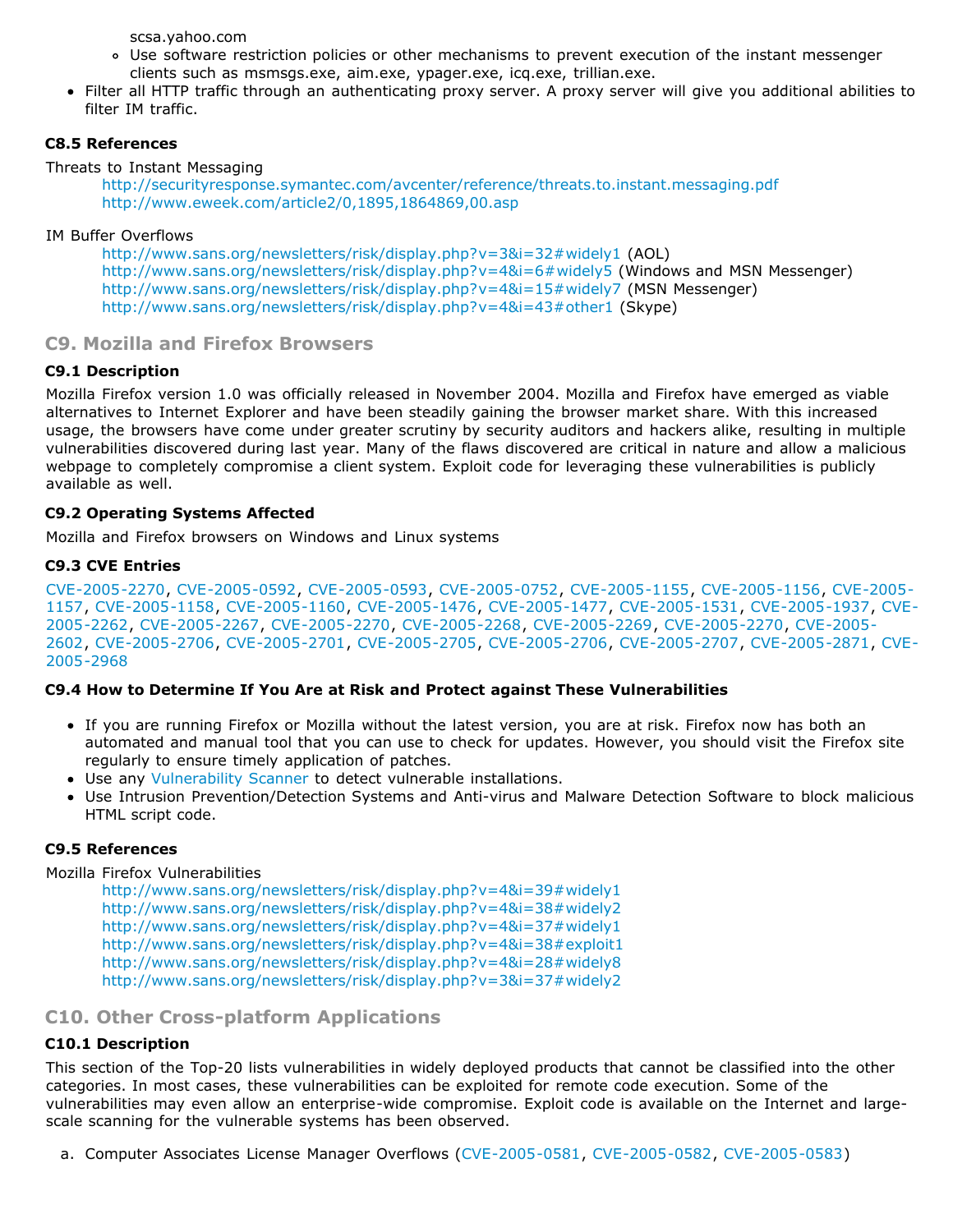- b. Novell eDirectory iMonitor and ZENWorks Buffer Overflows (CVE-2005-2551, CVE-2005-1543)
- c. Computer Associates Message Queuing Vulnerabilities (CVE-2005-2668)
- d. Sun Java Security Vulnerabilities (CVE-2004-1029, CVE-2005-0418, CVE-2005-0836, CVE-2005-1973, CVE-2005-1974)
- e. HP Radia Management Software Overflows (CVE-2005-1825, CVE-2005-1826)
- f. Snort BackOrifice Preprocessor Buffer Overflow (CVE-2005-3252)
- g. RSA SecurID Web Agent Overflow (CVE-2005-1471)

# **C10.2 CVE Entries**

CVE-2005-0581, CVE-2005-0582, CVE-2005-0583, CVE-2005-2551, CVE-2005-1543, CVE-2005-2668, CVE-2004- 1029, CVE-2005-0418, CVE-2005-0836, CVE-2005-1973, CVE-2005-1974, CVE-2005-1825, CVE-2005-1826, CVE-2005-3252, CVE-2005-1471

# **C10.3 How to Determine If You Are at Risk and Protect against These Vulnerabilities**

If you are running these products against the latest patches, you are vulnerable. Apply the patches from the vendors for these vulnerabilities. Work-arounds are listed in the SANS @RISK newsletter.

# **C10.4 References**

CA License Manager Overflows

http://supportconnectw.ca.com/public/reglic/downloads/licensepatch.asp#alp http://supportconnectw.ca.com/public/ca\_common\_docs/security\_notice.asp http://www.sans.org/newsletters/risk/display.php?v=4&i=9#widely1

# Novell eDirectory iMonitor and ZENWorks Overflow

http://support.novell.com/cgi-bin/search/searchtid.cgi?/10098568.htm http://support.novell.com/cgi-bin/search/searchtid.cgi?/2972038.htm http://www.sans.org/newsletters/risk/display.php?v=4&i=33#widely1 http://www.sans.org/newsletters/risk/display.php?v=4&i=20#widely1

# Computer Associates Message Queuing Vulnerabilities

http://archives.neohapsis.com/archives/bugtraq/2005-08/0292.html http://www.sans.org/newsletters/risk/display.php?v=4&i=34#widely1 http://www.sans.org/newsletters/risk/display.php?v=4&i=42#exploit2

# Sun Java Security Vulnerabilities

http://sunsolve.sun.com/search/document.do?assetkey=1-26-57591-1 http://sunsolve.sun.com/search/document.do?assetkey=1-26-57740-1 http://sunsolve.sun.com/search/document.do?assetkey=1-26-101748-1 http://sunsolve.sun.com/search/document.do?assetkey=1-26-101749-1 http://www.sans.org/newsletters/risk/display.php?v=3&i=47#widely2 http://www.sans.org/newsletters/risk/display.php?v=4&i=12#widely2 http://www.sans.org/newsletters/risk/display.php?v=4&i=24#widely10

#### HP Radia Management Software Overflows

http://archives.neohapsis.com/archives/bugtraq/2005-06/0009.html http://www.sans.org/newsletters/risk/display.php?v=4&i=22#other1 http://www.sans.org/newsletters/risk/display.php?v=4&i=18#other2 http://www.sans.org/newsletters/risk/display.php?v=4&i=30#exploit1

# Snort BackOrifice Preprocessor Overflow

http://www.snort.org/pub-bin/snortnews.cgi#99 http://www.sans.org/newsletters/risk/display.php?v=4&i=42#widely1

#### RSA SecuID Web Agent Overflow

http://www.kb.cert.org/vuls/id/790533 http://www.sans.org/newsletters/risk/display.php?v=4&i=42#widely1

**Top Vulnerabilities in UNIX Systems**

# **U1. UNIX Configuration Weaknesses**

# **U1.1 Description**

Most of the Unix/Linux systems include in their default installation a number of standard services. Over the years, security savvy administrators have either been turning the non-required services off or firewalling them from the Internet. The reference section points to detailed write-ups about secure UNIX configurations in general.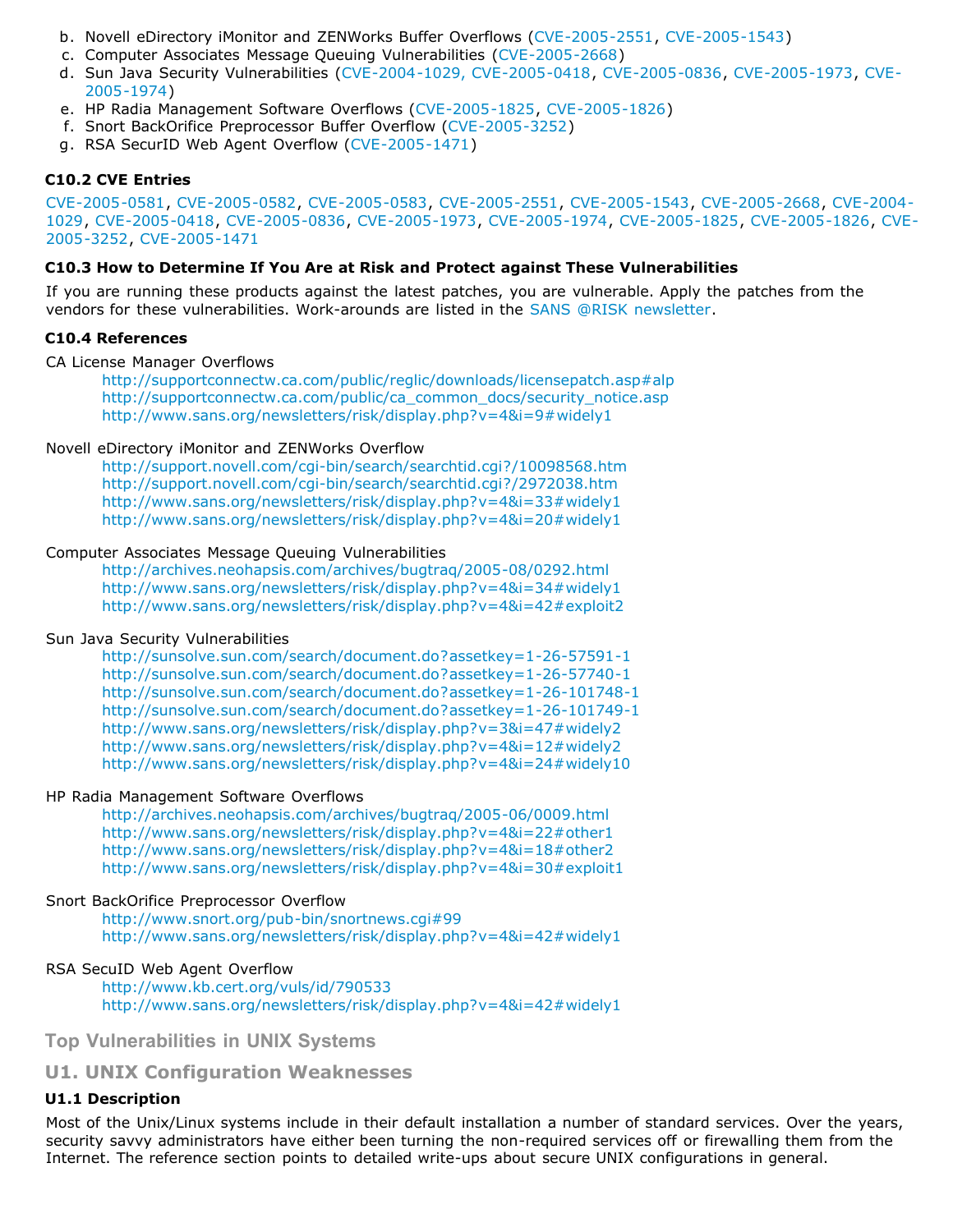Of particular interest this year are attacks against SSH. SSH is an interactive service that is available on most UNIX systems. Since the service encrypts data when it traverses the network, if the SSH version is fully patched, the service is generally assumed to be safe. However, this was one of the services very popularly targeted during the past year using brute-force password-guessing attacks. Systems with weak SSH passwords for typical user accounts were actively compromised; privilege escalations were then used to gain root access, and install root-kits to hide the compromise. It is important to know that brute forcing passwords can be another technique to compromise even a fully patched system. It is recommended to use public key authentication mechanism offered by most SSH implementations like OpenSSH to thwart such attacks. These attacks can be extended to other interactive services like telnet, ftp etc.

# **U1.2 Affected Versions**

All versions of UNIX are potentially at risk from improper and default configurations. All versions UNIX may be affected by accounts having weak or dictionary-based passwords for authentication.

# **U1.3 How to Protect against These Vulnerabilities**

- Don't use default passwords on any accounts.
- Don't use weak passwords or passwords based on dictionary words. Audit your machines to ensure your password policy is being adhered to. Install the latest vendor patches regularly to mitigate vulnerabilities in exposed services. Patch management is a critical part of the risk management process.
- Limit the number of login attempts to exposed services.
- Limit the accounts that can log in over the network; root should not be one of them. Consider employing firewall rules to limit where any remote logins, such as SSH, can occur from.
- Prohibit shared accounts and don't use generic account names like tester, guest, sysadmin, admin, etc.
- Log failed login attempts. A large number of failed logins to a system may require a further check on the system to see if it has been compromised.
- Consider using certificate based authentication.
- If your UNIX system allows the usage of PAM authentication modules, implement PAM modules that check for password's strength.
- Firewall services that do not require access to the Internet.
- Use The Center for Internet Security benchmarks from www.cisecurity.org for your OS and services you use. Also consider using Bastille to harden Linux and HP-UX based hosts from www.bastille-linux.org.
- Consider moving services from their default port where possible.

# **U1.4 References**

SSH Brute Force Attacks and Counter Measures

http://isc.sans.org/diary.php?date=2004-11-04 http://isc.sans.org/diary.php?date=2004-11-02 http://isc.sans.org/diary.php?date=2004-09-11 http://isc.sans.org/diary.php?date=2004-08-30 http://isc.sans.org/diary.php?date=2004-08-29 http://isc.sans.org/diary.php?date=2004-08-22 http://seclists.org/lists/firewall-wizards/2005/Jun/0154.html http://www.counterpane.com/alert-cis20040910-1.html http://searchsecurity.techtarget.com/originalContent/0,289142,sid14\_gci1094140,00.html http://www.frsirt.com/exploits/08202004.brutessh2.c.php

#### General UNIX Security Resources

http://www.cisecurity.org http://www.bastille-linux.org

# **U2. Mac OS X**

### **U2.1. Description**

The Mac OS X was released by Apple in 2001 as a solid UNIX-based Operating System. Although Mac OS X has security features implemented out of the box such as built-in personal firewall, un-necessary services turned off by default and easy ways to increase the OS security, the user still faces many vulnerabilities.

Mac OS X also includes the Safari web browser. Multiple vulnerabilities have been found in this browser and in certain cases exploit code has also been posted publicly.

Apple frequently issues Mac OS X cumulative security updates that tend to include fixes for a large number of vulnerabilities with risk ratings ranging from critical to low. This complicates the tracking of vulnerabilities for this OS, and the best way to ensure security is to apply the latest cumulative patch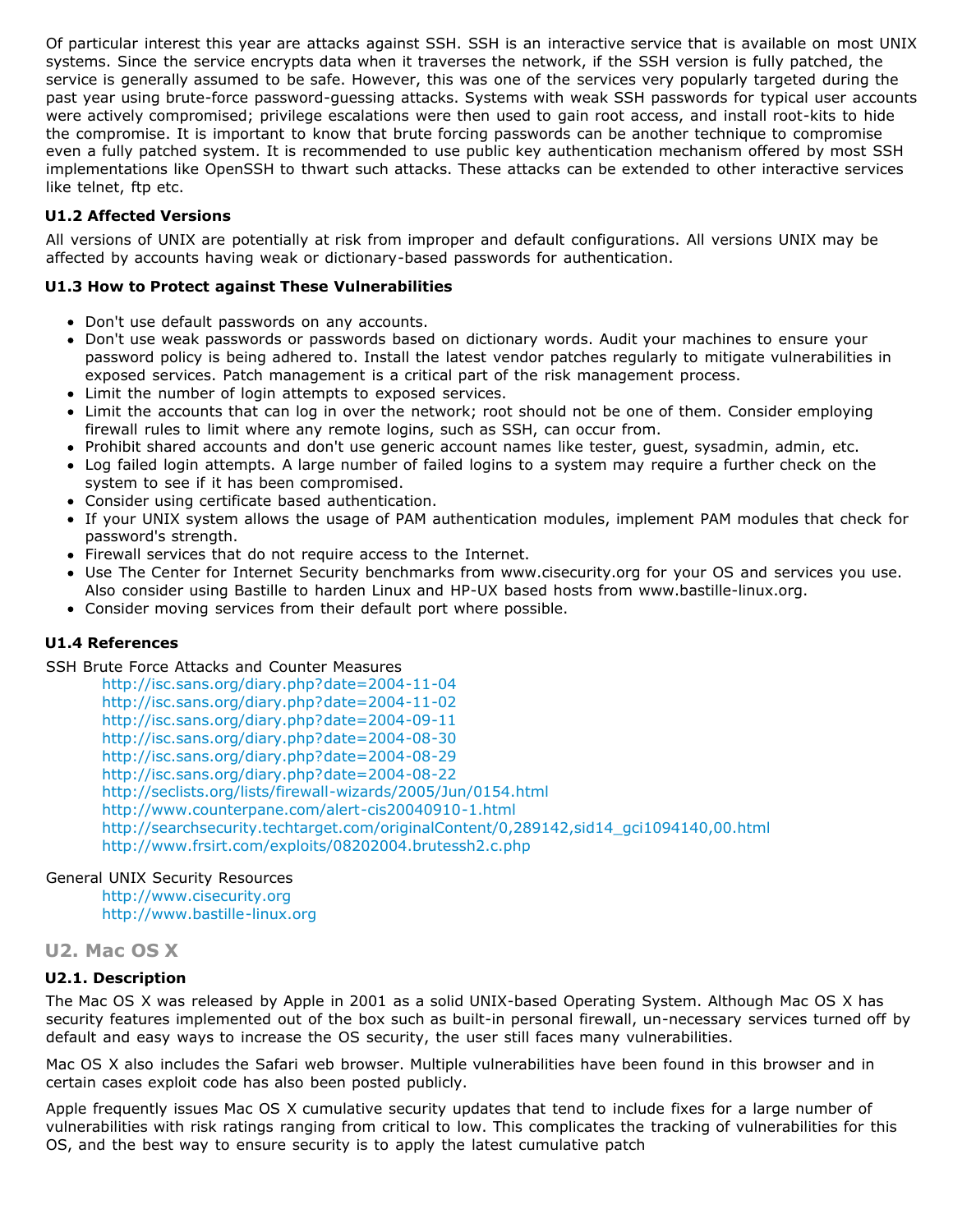# **U2.2. How to determine If You Are Vulnerable**

Any default or unpatched Mac OS X installations should be presumed to be vulnerable.

The following procedure will check if there are new packages available. If you do not see any important packages patches available, you may be safe:

- a. Choose System Preferences from the Apple Menu.
- b. Choose Software Update from the View menu.
- c. Click Update Now.
- d. Check the items available

To aid in the process of vulnerability assessment, you can leverage any vulnerability scanner.

#### **U2.3. CVE Entries**

CVE-2005-0126, CVE-2005-0418, CVE-2005-0970, CVE-2005-1331, CVE-2005-1337, CVE-2005-1342, CVE-2005- 1721, CVE-2005-2501, CVE-2005-2502, CVE-2005-2507, CVE-2005-2518

Safari: CVE-2005-1474, CVE-2005-2516, CVE-2005-2517, CVE-2005-2522

#### **U2.4. How to Protect against Mac OS X Vulnerabilities**

- Be sure to stay current and have all security updates for Apple products applied by turning on the Software Update System to automatically check for software updates released by Apple. Although different schedules are possible, we recommend that you configure it to check for updates on a weekly basis at least. For more information about how to check and run the Software Update System, see the Apple Software Updates webpage - http://www.apple.com/macosx/upgrade/softwareupdates.html
- To avoid unauthorized access to your machine, turn on the built-in personal firewall. If you have authorized services running in your machine that need external access, be sure to explicitly permit them.
- There are many excellent guides available for hardening Mac OS X. The CIS Benchmark for Mac OS X enumerates security configurations useful for hardening the Operating System. The actions suggested by the Level-1 benchmarks documents are unlikely to cause any interruption of service or applications and are highly recommended to be applied on the system. Also, the Securing Mac OS  $\times$  10.4 Tiger white paper examines security features and hardening of Mac OS X.

## **U2.5 References**

Mac OS X Vulnerabilities http://www.sans.org/newsletters/risk/display.php?v=4&i=23#widely3 Apple Product Security http://www.apple.com/support/security/ SecureMac http://www.securemac.com/ Macintosh Security http://www.macintoshsecurity.com/ Security Announce http://lists.apple.com/mailman/listinfo/security-announce CISecurity MAC OS X Benchmark http://www.cisecurity.org/bench\_osx.html Securing Mac OS X 10.4 Tiger http://www.corsaire.com/white-papers/050819-securing-mac-os-x-tiger.pdf Securing Mac OS X 10.3 Panther http://www.corsaire.com/white-papers/040622-securing-mac-os-x.pdf

# **Top Vulnerabilities in Networking Products**

# **N1. Cisco IOS and non-IOS Products**

# **N1.1 Description**

Cisco's Internetwork Operating System (IOS) is Cisco's standard router and switch operating system. While not all of Cisco's routers and switches run IOS, there is an effort to transition them to IOS at the earliest possible opportunity. IOS is by far the most common enterprise router and switch operating system in the world, powering nearly 85% of the global Internet backbone. IOS has often enjoyed a reputation for security and robustness. It has long been believed that, as embedded devices, Cisco routers and switches were immune to severe security vulnerabilities. However, serious security research over the past year has revealed several vulnerabilities that can result in denial-of-service conditions or remote code execution vulnerabilities.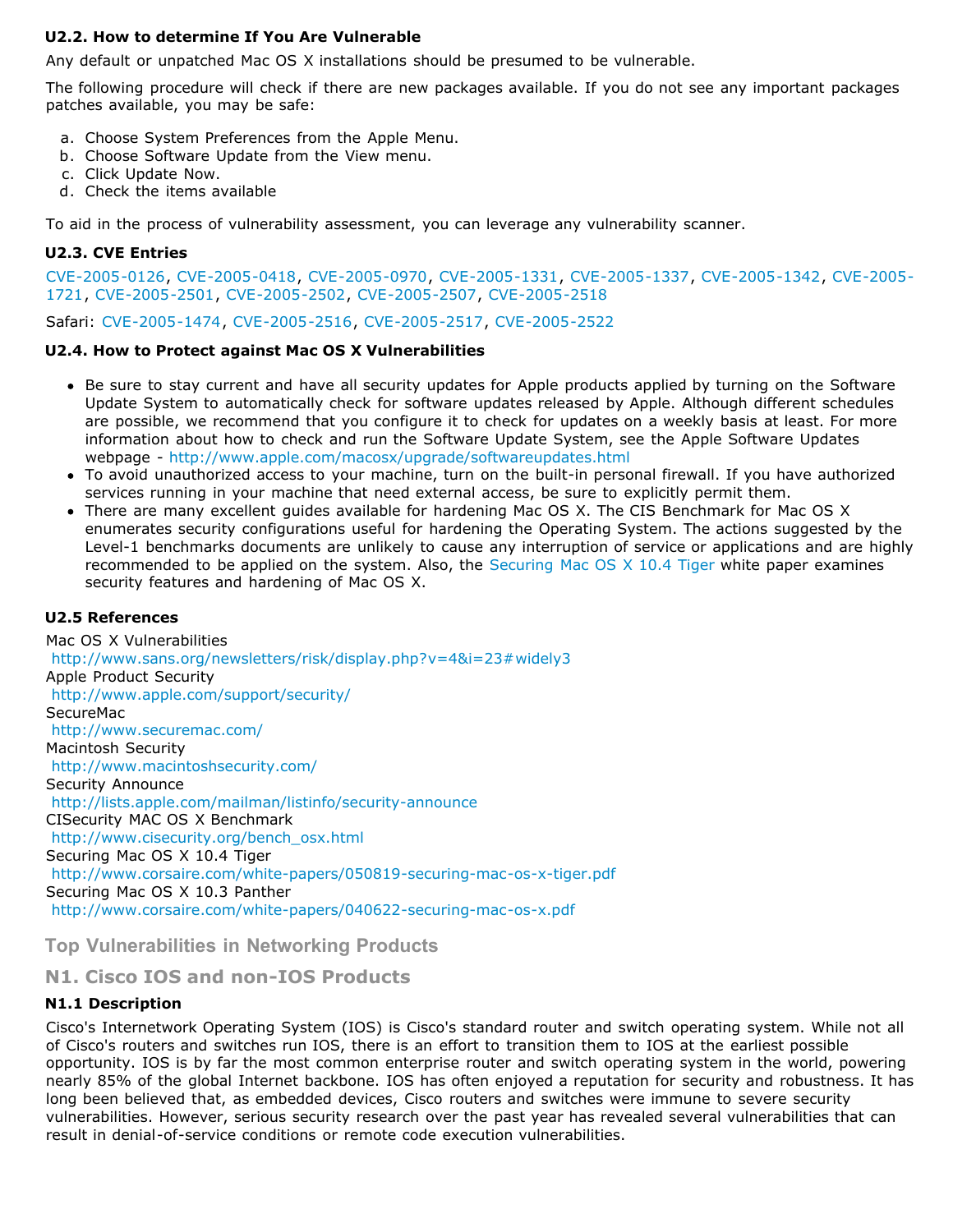The critical vulnerabilities that appeared in Cisco IOS within the past year are:

- a. Remote Denial-of-Service in BGP Processing (CVE-2004-0589)
- b. Remote Denial-of-Service in SNMP Processing (CVE-2004-0714)
- c. Remote Denial-of-Service in OSPF Processing (CVE-2004-1454)
- d. Remote Code Execution in IPv6 Processing (CVE-2005-2451)
- e. Remote Code Execution in Firewall Authentication Proxy (CVE-2005-2841)

While most of Cisco's network hardware runs Cisco's Internetwork Operating System, some lines of hardware run different, more application-specific operating systems. Primary examples include the CatOS-based Catalyst line of switches, the PIX firewall, and the Cisco CallManager systems. While these systems form a minority of Cisco's product line, they still have very high penetration into the enterprise switching, firewall, and voice markets.

The critical vulnerabilities that appeared in non-IOS-based Cisco products within the past year are:

- f. Remote Code Execution in Cisco CallManager (CVE-2005-2244)
- g. Hardcoded Username and Password in Cisco Wireless LAN Solution Engine (CVE-2004-0391)
- h. Hardcoded SNMP Community Strings in Cisco IP/VC (CVE-2005-0612)
- i. Remote Code Execution in Cisco Collaboration Server (CVE-2004-0650)

The critical vulnerabilities that appeared in IOS as well as non-IOS-based Cisco products within the past year are:

j. Cisco Devices IPSec Handling Vulnerabilities - PROTOS IPSec Test Suite

Exploit code is available for some of these flaws.

# **N1.2 Versions Affected**

- Cisco IOS versions 11.1 through 12.4 are vulnerable to at least one of the above vulnerabilities (a) through (e) and (j).
- Cisco CallManager (CCM) 3.2 and earlier, 3.3 before 3.3(5), 4.0 before 4.0(2a)SR2b, and 4.1 4.1 before 4.1(3)SR1 are vulnerable to (f).
- Cisco wireless LAN Solution Engine versions 2.0 through 2.5 are vulnerable to (g).
- Cisco IP/VC Videoconferencing Systems 3510, 3520, 3525 and 3530 are vulnerable to (h).
- UploadServlet in Cisco Collaboration Server (CCS) running ServletExec before 3.0E are vulnerable to (i).

#### **N1.3 CVE Entries**

CVE-2004-0589, CVE-2004-0714, CVE-2004-1454, CVE-2005-2451, CVE-2005-2841, CVE-2005-2244, CVE-2004- 0391, CVE-2004-1322, CVE-2005-0612, CVE-2004-0650

#### **N1.4 How to Determine If You Are at Risk**

The Cisco systems running without the patched versions of IOS referenced in the CVEs listed above are vulnerable. A network-management application, such as CiscoWorks (http://www.cisco.com/en/US/products/sw/cscowork/ps2425/) can ease IOS version auditing.

#### **N1.5 How to Protect against These Vulnerabilities**

Following are some common approaches to protect against these vulnerabilities:

- Apply access lists on all interfaces. These access lists should only allow the minimum of traffic necessary. Access lists on externally-facing interfaces should be especially stringent.
- Disable unnecessary services on the router or switch. View the running configuration of the router by using the **show running-configuration** command.
- If the system must run SNMP, try to run at least SNMP version 2, and preferably version 3. If possible, be sure to use SNMP signatures and encryption. On both versions 2 and 3, be sure to change the default SNMP community string. If possible, disable SNMP write access entirely. Many management applications need only read access to perform their functions.
- Be sure to run the latest available version of IOS that supports the necessary feature set.
- Disable Cisco Discovery Protocol if possible, as this allows for information disclosure and is contributory to vulnerability (f).

# **N1.6 References**

http://www.cisco.com/en/US/products/sw/iosswrel/products\_ios\_cisco\_ios\_software\_releases.html http://tools.cisco.com/ITDIT/CFN/jsp/index.jsp (Requires a Cisco account) http://www.cisco.com/en/US/products/products\_security\_advisories\_listing.html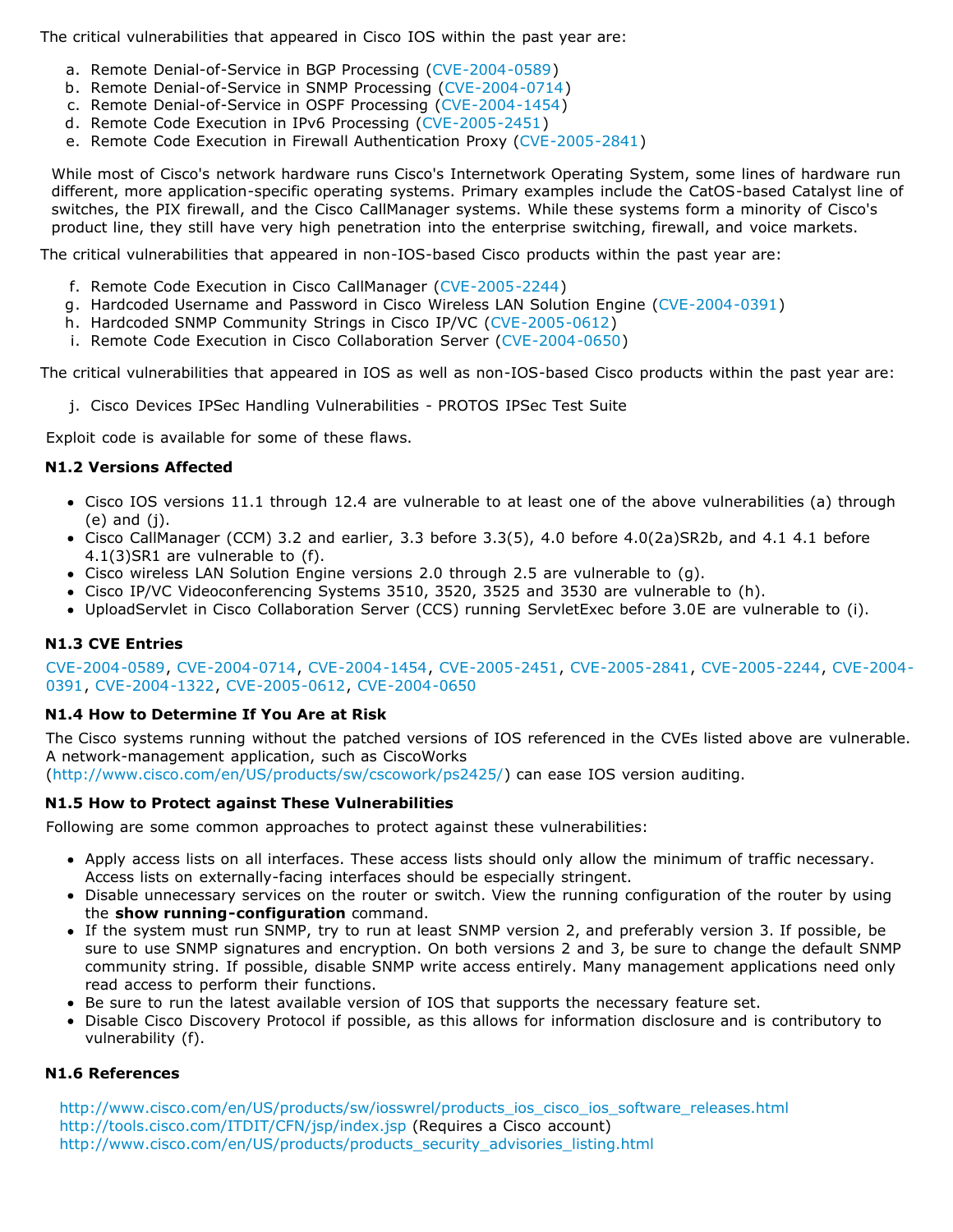Hardening Cisco IOS Against Buffer Overflow Attacks http://www.cisco.com/warp/public/707/cisco-sa-20051102-timers.shtml

Cisco Security Advisories

- a. Remote Denial-of-Service in BGP Processing http://www.cisco.com/warp/public/707/cisco-sa-20040616-bgp.shtml
- b. Remote Denial-of-Service in SNMP Processing http://www.cisco.com/warp/public/707/cisco-sa-20040420-snmp.shtml c. Remote Denial-of-Service in OSPF Processing
- http://www.cisco.com/warp/public/707/cisco-sa-20040818-ospf.shtml d. Remote Code Execution in IPv6 Processing
- http://www.cisco.com/warp/public/707/cisco-sa-20050729-ipv6.shtml e. Remote Code Execution in Firewall Authentication Proxy
- http://www.cisco.com/warp/public/707/cisco-sa-20050907-auth\_proxy.shtml f. Remote Code Execution in Cisco CallManager
- http://www.cisco.com/warp/public/707/cisco-sa-20050712-ccm.shtml g. Hardcoded Username and Password in Cisco Wireless LAN Solution Engine
- http://www.cisco.com/warp/public/707/cisco-sa-20040407-username.shtml h. Hardcoded SNMP Community Strings in Cisco IP/VC
- http://www.cisco.com/public/technotes/cisco-sa-20050202-ipvc.shtml i. Remote Code Execution in Cisco Collaboration Server
- http://www.cisco.com/warp/public/707/cisco-sa-20040630-CCS.shtml j. Cisco Devices IPSec Handling Vulnerabilities
- http://www.cisco.com/warp/public/707/cisco-sa-20051114-ipsec.shtml

# **N2. Juniper, CheckPoint and Symantec Products**

# **N2.1 Description**

Juniper's Operating System (JunOS) is Juniper's standard router OS. JunOS is the second most common backbone Internet router. CheckPoint and Symantec solutions like VPN and Firewalls also enjoy a wide deployment.

Vulnerabilities were announced during the last year in these products that could be exploited to reboot Juniper routers and compromise the Symantec and CheckPoint Firewall/VPN devices.

Exploit code is available for some of these flaws.

#### **N2.2 Versions Affected**

Juniper routers that are running an older JunOS version. CheckPoint VPN-1/FireWall-1 NG with Application Intelligence R54, R55 or R55W CheckPoint VPN-1/FireWall-1 Next Generation FP3 CheckPoint VPN-1/FireWall-1 VSX FireWall-1 G Symantec Firewall/VPN Appliance 100, 200/200R (firmware builds prior to build 1.63) Symantec Gateway Security 320, 360/360R (firmware builds prior to build 622)

#### **N2.3 CVE Entries**

CVE-2004-0467, CVE-2004-0468, CVE-2004-0699, CVE-2004-1474

#### **N2.4 How to Protect against These Vulnerabilities**

- Upgrade to the latest JunOS version for Juniper routers.
- Apply patches supplied by CheckPoint and Symantec.
- Disable "Aggressive Mode IKE" on VPN devices whenever possible.
- Audit network devices for default SNMP community strings. Scanners usually include SNMP testing suite with a variety of commonly used default community strings.

#### **N2.5 References**

Juniper OS Vulnerabilities

http://www.kb.cert.org/vuls/id/409555 http://www.kb.cert.org/vuls/id/658859 http://www.sans.org/newsletters/risk/display.php?v=4&i=4#widely3 http://www.sans.org/newsletters/risk/display.php?v=3&i=26#other5 http://secunia.com/advisories/17568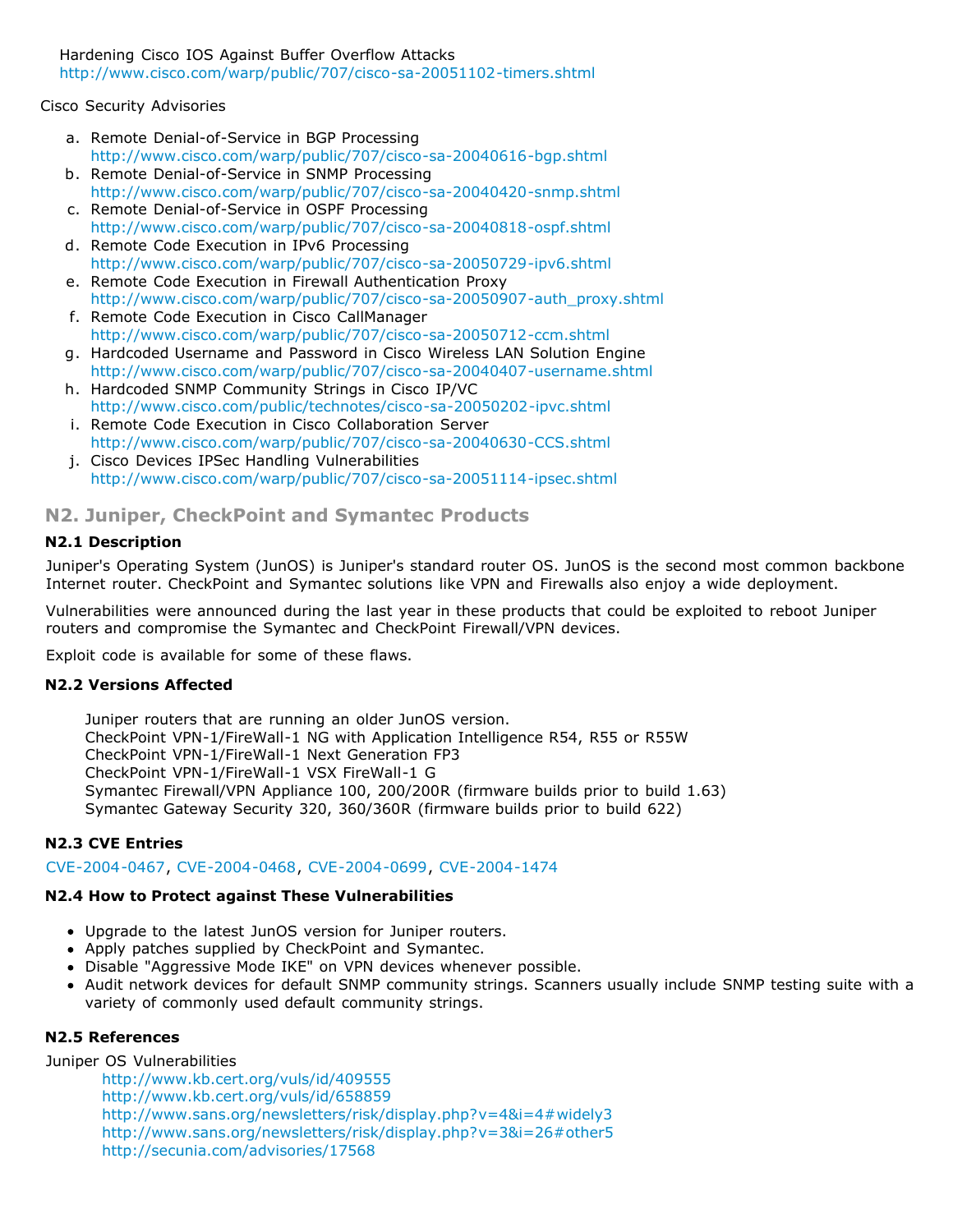# CheckPoint Advisories

http://www.checkpoint.com/techsupport/alerts/asn1.html http://www.sans.org/newsletters/risk/display.php?v=3&i=30#widely2

#### Symantec Advisory

http://www.sarc.com/avcenter/security/Content/2004.09.22.html http://www.sans.org/newsletters/risk/display.php?v=3&i=38#other1

# **N3. Cisco Devices Configuration Weaknesses**

# **N3.1 Description**

Cisco's Internetwork Operating System (IOS) provides a myriad of configuration options. There are several configuration options that are not secure by default. This document enumerates some of the more insecure default configurations on Cisco's IOS for the past year.

- a. No Remote Logging By Default
- b. Default SNMP Community Strings
- c. Default or Nonexistent Default Passwords
- d. IP Source Routing Enabled
- e. TCP and UDP Small Services
- f. Finger Service
- g. IP Directed Broadcast Enabled
- h. HTTP Configuration

# **N3.2 Versions Affected**

As a rule, more recent versions of IOS have a more secure default configuration. However, even the most recent versions still are lacking certain security measures in their default configurations.

#### **N3.3 How to Determine If You Are at Risk**

Generally, it is necessary to know what version of IOS a device is running to determine its default configuration. A network-management application, such as CiscoWorks

(http://www.cisco.com/en/US/products/sw/cscowork/ps2425/) can ease IOS version auditing. The running and saved configurations in IOS can be displayed with the **show running-config** and show startup-config commands, respectively.

#### **N3.4 How to Protect against These Vulnerabilities**

Following are some common approaches to protect against these vulnerabilities:

- Enable remote logging. To do this, make sure a secure syslog server is available. Configure the router to log to this device by issuing the **logging server** *ip address*and **logging on** commands.
- Disable SNMP if possible, or change the default community strings. SNMP can be disabled entirely with the **no snmp-server** command. For systems that need SNMP, the default community strings can be changed with the **snmp-server community** command. If possible, SNMPv3 should be used, and configured to use encryption and signatures.
- An encrypted enable (supervisor) password should be configured with the **enable secret** command. Passwords should also be set on the console, aux, and vty ports. Use the **password** command in the line configuration mode for each line. Line configuration mode can be accessed via the **line** command.
- IP Source Routing allows traffic originators to specify the path traffic will take through the network. This is generally not used for legitimate purposes on real networks, and should be disabled with the **no ip sourceroute** command.
- IOS provides numerous "small services" via TCP and UDP, such as echo and chargen. These services are generally not used and provide holes for potential attacks. They can be disabled with the **no service tcpsmall-servers** and **no service udp-small-servers** commands.
- IOS provides a finger service to list the users currently logged into the router. This allows for information disclosure as well as a potential for attacks. It should be disabled with the **no service finger** command.
- IP Directed Broadcasts allow for unicast IP packets to be converted to link-layer broadcasts once they reach a specified subnet. These are generally only used maliciously, especially for so-called "smurf" attacks. Directed broadcasts should be disabled with the **no ip directed-broadcast** command.
- IOS allows for web-based configuration using an HTTP server embedded in the operating system. This HTTP server has been known to host security problems in the past, and is generally not needed. It should be disabled with the **no ip http** command.

#### **N3.5 References**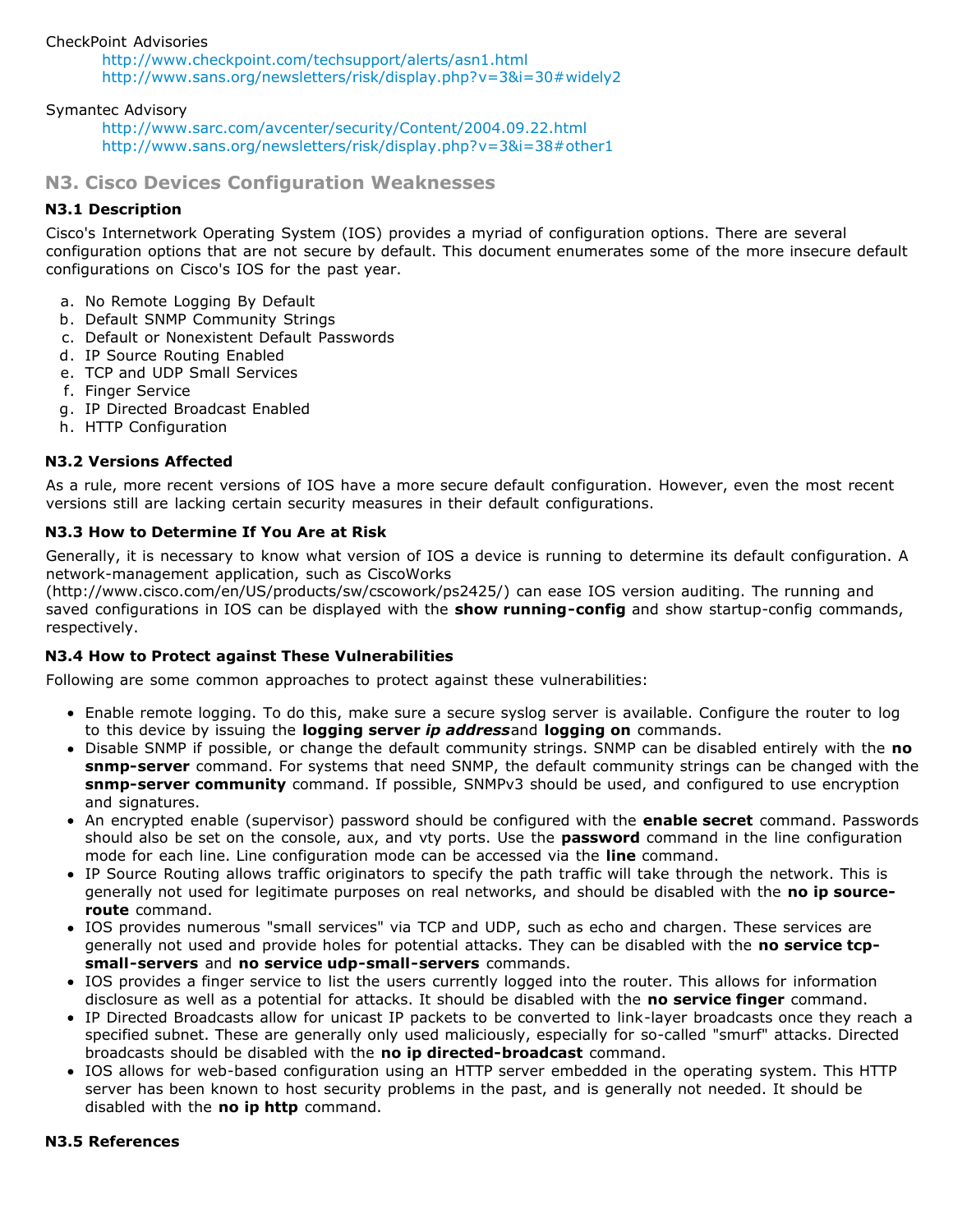http://www.cisco.com/en/US/products/products\_security\_advisories\_listing.html http://www.cisco.com/warp/public/707/21.html

- a. No Remote Logging By Default http://www.cisco.com/univercd/cc/td/doc/product/software/ios120/12cgcr/fun\_r/frprt3/frtroubl.htm#1017943
- b. Default SNMP Community Strings http://www.cisco.com/en/US/tech/tk648/tk362/tk605/tsd\_technology\_support\_sub-protocol\_home.html
- c. Default or Nonexistent Default Passwords http://cve.mitre.org/cgi-bin/cvename.cgi?name=CVE-1999-0508 d. IP Source Routing Enabled
- http://www.iss.net/security\_center/advice/Underground/Hacking/Methods/Technical/Source\_Routing/default.htm e. TCP and UDP Small Services
- http://www.cisco.com/en/US/products/sw/iosswrel/ps1818/products\_tech\_note09186a008019d97a.shtml f. Finger Service
- http://www.cisco.com/en/US/products/sw/iosswrel/ps1818/products\_tech\_note09186a008019d97a.shtml g. IP Directed Broadcast Enabled
- http://www.netscan.org/broadcast/problem.html h. HTTP Configuration

http://www.cisco.com/univercd/cc/td/doc/product/software/ios121/121cgcr/fun\_r/frprt1/frd1005.htm

**Products For Identifying and Mitigating Top-20 Risks**

# **1. Vulnerability Scanners and Patch Management Systems**

- Microsoft Baseline Security Analyzer can be used for identifying vulnerable Windows systems.
- Open-source scanners as well as commercial vulnerability scanners and patch management systems are available from a number of vendors as well that can help identify vulnerable systems and/or automatically download patches to the vulnerable systems.

# **2. Intrusion Prevention/Detection Systems and Firewalls**

- Network and Host-based Intrusion Prevention Systems can be used to prevent exploits targeted at vulnerabilities. These systems provide a "virtual" patch till the vendor patch is installed on the vulnerable systems.
- Network-based Intrusion Detection Systems can be used to alarm on suspicious network activity and exploits.
- Network-based Firewalls can be used to appropriately block the unwanted TCP/UDP ports at the network perimeter and inside.
- Host-based firewalls can be used to allow access to only selected services on a host.

# **3. Anti-virus and Malware Detection Software**

Anti-virus and Anti-spyware software can be used to remove viruses, spyware, adware, Trojans and backdoors from infected systems. Gateways running these software can be used to stop the malware from entering an organization.

# **The Experts Who Helped Create The Top-20 2005 List**

Project Manager and Editor: Rohit Dhamankar, TippingPoint, a division of 3Com

Cesar Tascon Alvarez, Ernst and Young, Spain Pedro Paulo Ferreira Bueno, Brasil Telecom Arturo 'Buanzo' Busleiman, KTP Consultores, Argentina David Chaboya, US Air Force Anton Chuvakin, netForensics Michel Cusin, Bell Security Solutions, Canada Rhodri Davies, Vistorm, UK Olivier Devaux, iSecureLabs Sandeep Dhameja, Ambiron Trustwave Gerhard Eschelbeck, Qualys Edward Fisher, www.mentat.ws John-Thomas Gaietto Michele Guel, Cisco Systems Mark Goudie, Data Networking Services, Australia Kevin Hong, Korea Information Security Agency (KISA) and KrCERT/CC